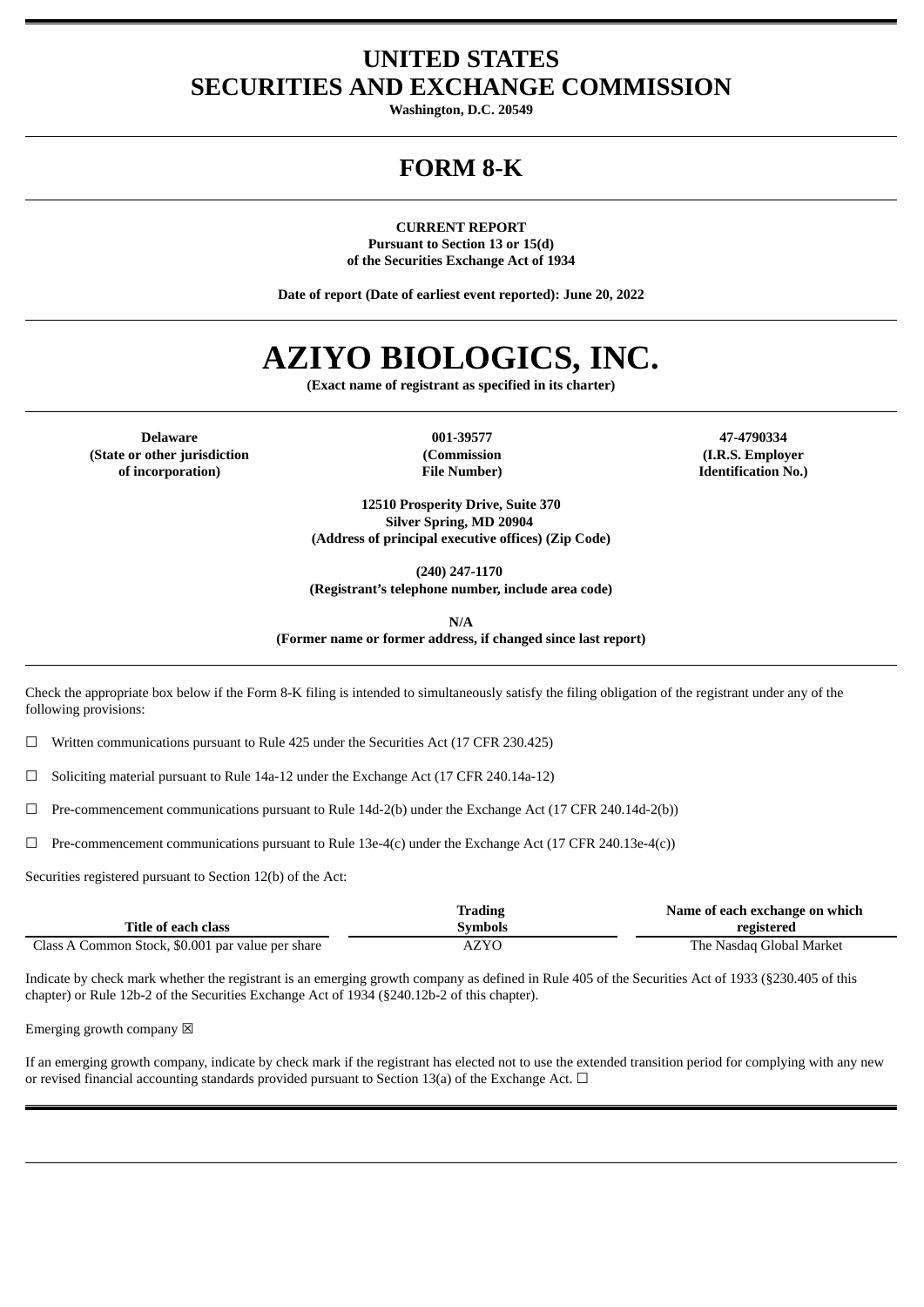# Item 3.01. Notice of Delisting or Failure to Satisfy a Continued Listing Rule or Standard: Transfer of Listing.

The information regarding the Company's satisfaction of the Nasdaq continued listing rules set forth in Item 5.02 below is incorporated by reference into this Item 3.01.

#### Item 5.02. Departure of Directors or Certain Officers; Election of Directors; Appointment of Certain Officers; Compensatory **Arrangements of Certain Officers.**

On June 20, 2022, C. Randal Mills, Ph.D., a member of the Board of Directors (the "Board") of Aziyo Biologics, Inc. (the "Company"), was appointed as the Company's Interim President and Chief Executive Officer and succeeds Ronald Lloyd, who will be stepping down as the Company's President and Chief Executive Officer and as a member of the Board, in each case, effective June 21, 2022 (the "Executive Transition"). In connection with his appointment, Dr. Mills will serve as the Company's principal executive officer and president and will cease serving on the Audit Committee of the Board (the "Audit Committee") and the Compensation Committee of the Board. Mr. Lloyd will continue to provide services to the Company as described below.

Dr. Mills, age 50, has served as a member of the Company's Board since November 2015. From July 2020 until April 2022, Dr. Mills served as Chief Executive Officer and as a member of the board of trustees of Sanford Burnham Prebys Medical Discovery Institute, a non-profit medical research institute. Dr. Mills served as Chief Executive Officer of the National Marrow Donor Program, a nonprofit international organization that provides bone marrow for transplantation, from July 2017 to February 2020. From May 2014 to July 2017, Dr. Mills served as Chief Executive Officer of the California Institute for Regenerative Medicine, which was created to fund stem cell research in California. Dr. Mills also served as Chief Executive Officer of Osiris Therapeutics, Inc., a publicly traded regenerative medicine company, from June 2004 to December 2013. Prior to and during the last five years, Dr. Mills has served on the board of directors of various non-profit organizations, including Be The Match Foundation from July 2017 to February 2020, Tissue Banks International (now KeraLink International), from August 2007 to December 2019, and the Alliance for Regenerative Medicine, an international community of organizations focused on regenerative medicine, from January 2014 to January 2016. Dr. Mills holds a Ph.D. in Pharmaceutical Science and a B.S. in Microbiology from the University of Florida.

In connection with Dr. Mills' appointment as Interim President and Chief Executive Officer, Dr. Mills ceased serving as a member of the Company's Audit Committee and, on June 21, 2022, the Company notified The Nasdaq Stock Market LLC ("Nasdaq") regarding its noncompliance with Nasdaq Listing Rule  $5605(c)(2)$  ("Rule  $5605$ "), which requires, among other things, that the Audit Committee be comprised of a minimum of three directors who meet the applicable independence requirements under the Nasdaq rules. In accordance with Nasdaq Listing Rule 5605(c)(4), the Company has a cure period in order to regain compliance with Rule 5605 that ends on the date that is 180 days following the event that caused the vacancy. The Company intends to appoint to the Audit Committee prior to the end of the cure period a third director who meets the applicable independence requirements under the Nasdaq rules and thereby regain compliance with Rule 5605.

#### *Ronald Lloyd Separation Agreement*

In connection with his resignation as President and Chief Executive Officer, Mr. Lloyd and the Company have entered into a separation agreement (the "Lloyd Separation Agreement"), pursuant to which Mr. Lloyd will cease serving as President and Chief Executive Officer and as a member of the Board effective June 21, 2022 (the "Lloyd Transition Date') and remain employed through September 30, 2022 (the "Separation Date"). During the period beginning on the Transition Date and ending on the Separation Date (the "Transition Period"), Mr. Lloyd will remain a full-time, non-officer employee of the Company to assist with the transition of his duties to his successor. During the Transition Period, Mr. Lloyd is eligible to receive compensation and benefits as set forth in the Employment Agreement, by and between Mr. Lloyd and the Company, dated September 30, 2020 (the "Lloyd Employment Agreement").

On the Separation Date, subject to Mr. Lloyd's execution and non-revocation of a release of claims, he will be eligible to receive: (i) cash severance in an amount equal to his base salary for a period of 12 months and 100% of his annual target bonus, provided that, if a change in control occurs in the three months following the Separation Date, Mr. Lloyd will be entitled to a cash severance payment in an amount equal to his base salary for a period of 18 months and 150% of his annual target bonus; (ii) an additional cash payment in an amount equal to the difference, if any, between (a) \$279,656 and (b) the Fair Market Value (as defined in the Company's 2020 Incentive Award Plan) as of September 8, 2022 of the 39,894 restricted stock units that will have vested in accordance with their terms on such date, payable in a lump sum; (iii) subject to Mr. Lloyd's achievement of certain performance goals, an additional cash bonus of up to \$1,000,000; and (iv) the COBRA benefits set forth in Section 4(a)(ii) of the Lloyd Employment Agreement, during the 12 month period following the Separation Date.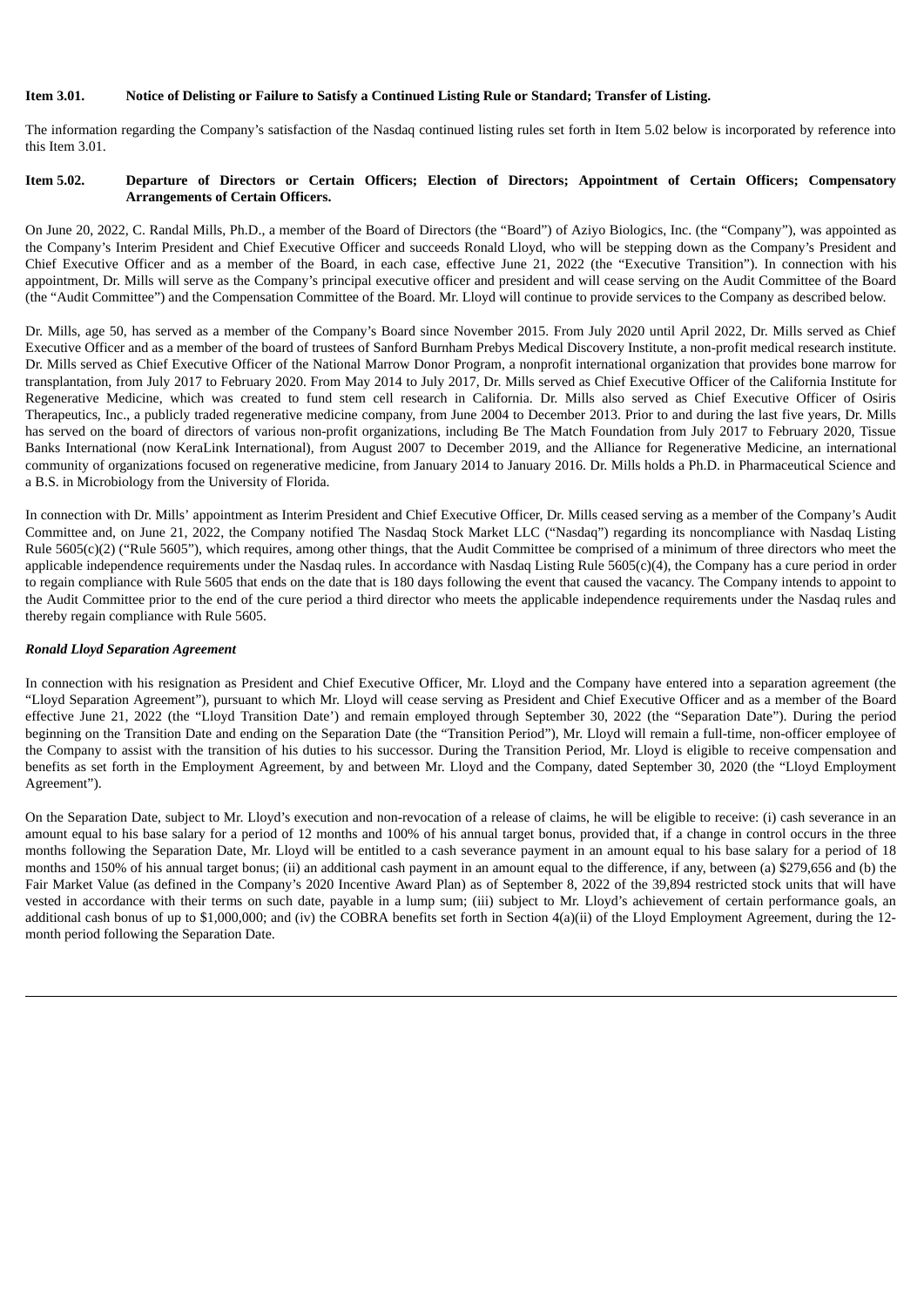#### *Dr. Mills Employment Agreement*

In connection with his appointment as Interim President and Chief Executive Officer, Dr. Mills and the Company have entered into an employment agreement (the "Mills Employment Agreement"), pursuant to which Dr. Mills' employment will commence on June 21, 2022 (the "Mills Effective Date") and end on the 90-day anniversary of the Mills Effective Date (such period, the "Interim Period"), unless the parties mutually agree to extend the Interim Period or the Board determines that, at the end of the Interim Period, Dr. Mills is suitable to assume the role of President and Chief Executive Officer. In the event the Board makes such determination, Dr. Mills' continued employment will commence on the day immediately following the Interim Period for an initial period ending on the second anniversary of the Mills Effective Date, which shall automatically be extended for successive one-year periods (the "Employment Period").

In connection with his service as Interim President and Chief Executive Officer, Dr. Mills will be entitled to receive an annual base salary of \$600,000 and a target annual bonus equal to 60% of his annual base salary. The first 12 months of Dr. Mills' annual bonus are guaranteed to equal his target annual bonus. Dr. Mills will also be eligible to receive (1) a stock option award to purchase 456,278 shares of common stock of the Company (the "Option Grant"), three-fifths of which Option Grant will be subject to time-based vesting (the "Time Based Options") and two-fifths of such Option Grant will be subject to performance-based vesting (the "Performance Based Options") and (2) 224,734 restricted stock units (the "RSU Grant"), three-fifths of which RSU Grant will be subject to time-based vesting (the "Time Based RSUs") and two-fifths of such RSU Grant will be subject to performance-based vesting (the "Performance Based RSUs"). One-third of the Time Based Options vest upon the end of the Interim Period, and two-thirds of the Time Based Options vest over a four-year vesting schedule with 25% vesting on the first anniversary of the June 21, 2022 and the remaining portion vesting in twelve equal quarterly installments. One-third of the Time Based RSUs vest upon the end of the Interim Period, and two-thirds of the Time Based RSUs vest over a fouryear vesting schedule in equal annual installments. The Performance Based Options and Performance Based RSUs each vest in equal installments upon the achievement of escalating share price thresholds of, respectively, \$12.50, \$17.00, \$25.00 and \$37.00 (calculated based on twenty consecutive days of trading at each respective threshold). The vesting of the Option Grant and RSU Grant are subject to Dr. Mills' continuous service through each applicable vesting date.

In the event that, during the Employment Period, Dr. Mills is terminated by the Company without Cause or resigns for Good Reason (in each case as defined in the Mills Employment Agreement), subject to Dr. Mills' execution and non-revocation of a release of claims, Dr. Mills will be eligible to receive, in addition to any earned and unpaid amounts, (i) the sum of (x) his annual base salary for a period of 12 months, and (y) 100% of his target annual bonus for the year in which termination occurs, payable over a 12-month period and (ii) a lump sum payment equal to twelve (12) times the Company's monthly charge for participation in the Company's health plans pursuant to COBRA following termination. If Dr. Mills is terminated in the period starting three months prior to a Change in Control (as defined in the Mills Employment Agreement) and ending on the first anniversary of such change in control, Dr. Mills will instead be eligible to receive, in addition to any earned and unpaid amounts, (i) a lump-sum payment equal to the sum of the sum of  $(x)$  his annual base salary for a period of 18 months, and (y) 150% of his target annual bonus for the year in which termination occurs, , and (z) eighteen (18) times the Company's monthly charge for participation in the Company's health plan pursuant to COBRA following termination and (ii) full acceleration of any outstanding unvested equity awards.

Pursuant to the Mills Employment Agreement, Dr. Mills is subject to confidentiality and assignment of intellectual property provisions, and certain restrictive covenants, including one-year post-employment non-solicitation of employees.

The forgoing description of the Lloyd Separation Agreement and Mills Employment Agreement do not purport to be complete and are qualified in their entirety by reference to the text of the Lloyd Separation Agreement and Mills Employment Agreement, which are filed as Exhibits 10.1 and 10.2, respectively, to this Current Report on Form 8-K (the "Form 8-K") and incorporated herein by reference.

#### **Item 7.01. Regulation FD.**

On June 21, 2022, the Company issued a press release announcing the Executive Transition. A copy of this press release is furnished as Exhibit 99.1 to this Form 8-K and is incorporated into this Item 7.01 by reference.

The information in this Item 7.01 (including Exhibit 99.1) shall not be deemed "filed" for purposes of Section 18 of the Securities Exchange Act of 1934, as amended (the "Exchange Act"), or otherwise subject to the liabilities of that Section, nor shall it be deemed to be incorporated by reference into any filing of the Company under the Securities Act of 1933, as amended, or the Exchange Act, except as expressly set forth by specific reference in such filing.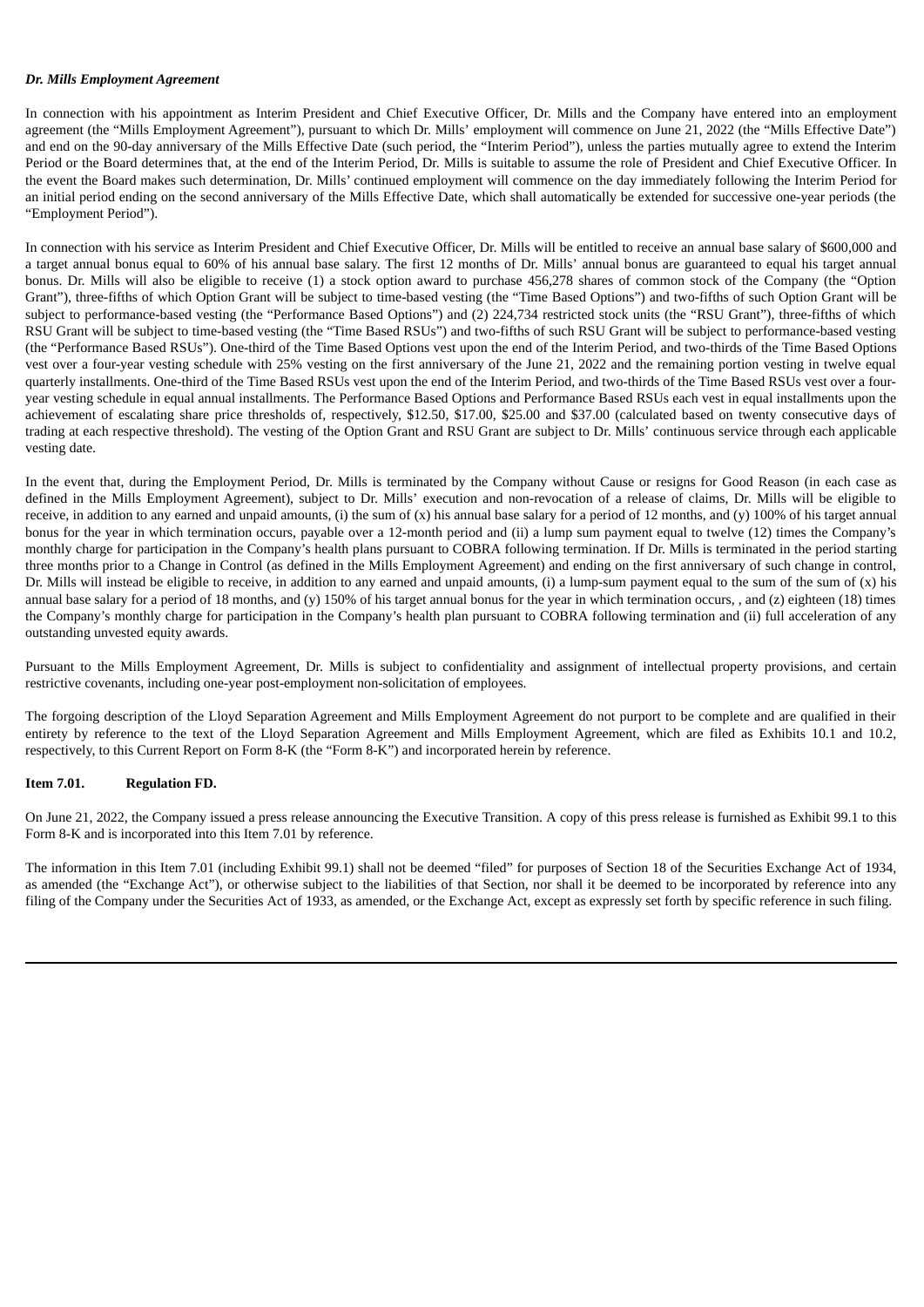# **Item 9.01. Financial Statements and Exhibits.**

(d) Exhibits.

# **Exhibit No. Description**

[10.1†](#page-5-0) Separation and Release of Claims [Agreement,](#page-5-0) dated June 21, 2022, by and between Ronald Lloyd and Aziyo Biologics, Inc.

[10.2](#page-14-0) [Employment](#page-14-0) Agreement, dated June 21, 2022, by and between C. Randal Mills, Ph.D. and Aziyo Biologics, Inc.

[99.1](#page-36-0) Press Release of Aziyo [Biologics,](#page-36-0) Inc., June 21, 2022

104 Cover Page Interactive Data File (formatted as Inline XBRL document)

† Certain portions of this exhibit (indicated by "[\*\*\*\*]") have been omitted pursuant to Regulation S-K, Item (601)(b)(10).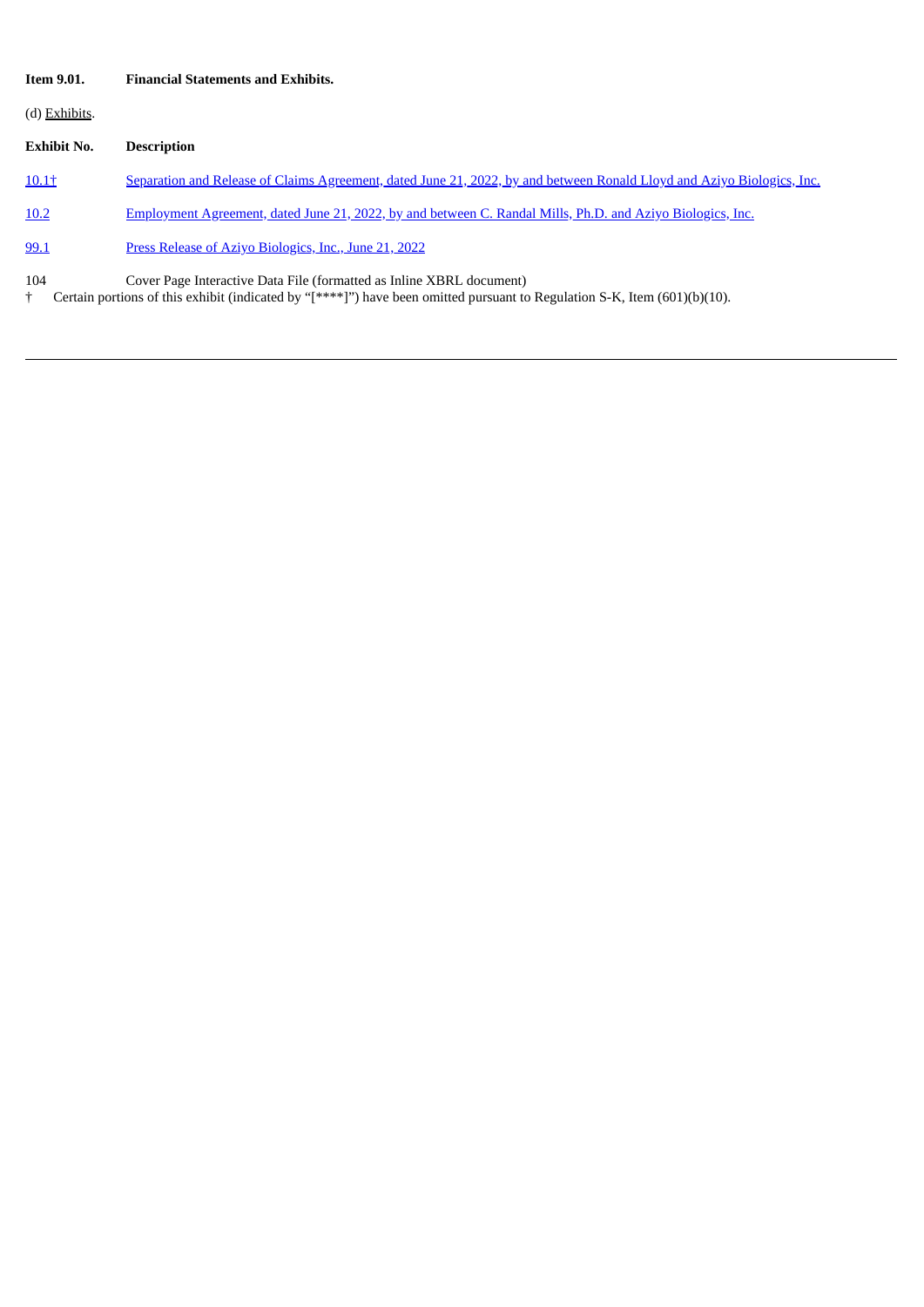# SIGNATURES

Pursuant to the requirements of the Securities Exchange Act of 1934, the registrant has duly caused this report to be signed on its behalf by the undersigned hereunto duly authorized.

AZIYO BIOLOGICS, INC.

Date: June 21, 2022 By: /s/ Matthew Ferguson

Matthew Ferguson Chief Financial Officer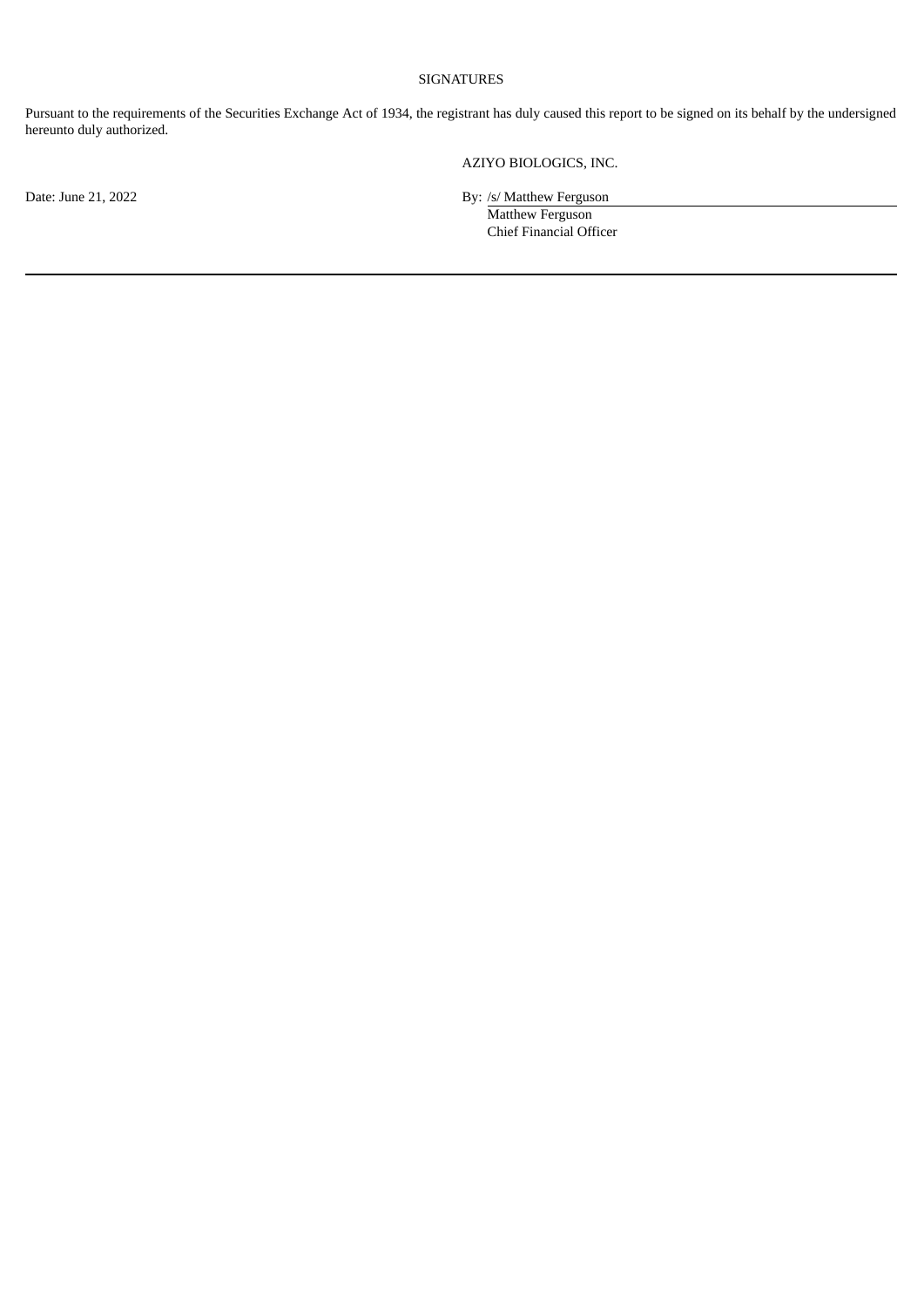<span id="page-5-0"></span>Certain information marked as [\*\*\*\*] has been excluded from this exhibit because it is both (i) not material and (ii) the type that the Registrant treats as private or confidential.

> Aziyo Biologics, Inc. 12510 Prosperity Drive, Suite 370 Silver Spring, MD 20904

> > June 21, 2022

Mr. Ronald Lloyd [\*\*\*\*] [\*\*\*\*]

Re: Separation and Release of Claims Agreement

Dear Ron:

This letter agreement (this "Letter Agreement") sets forth the understanding by and between you and Aziyo Biologics, Inc. (collectively with its affiliates, and any successor(s) thereto, the "Company"), regarding the cessation of your employment with the Company. Capitalized terms used but not otherwise defined herein shall have the meanings assigned to such terms in that certain Employment Agreement by and between the Company and you, dated as of September 30, 2020, (the "Employment Agreement").

Separation Date. Your employment with the Company will terminate upon the expiration of the Initial Employment Period on September 30, 2022 (the "Separation Date"), and this Letter Agreement constitutes notice of termination pursuant to the terms of the Employment Agreement. You and the Company acknowledge and agree that, notwithstanding anything to the contrary in the Employment Agreement, you hereby resign as President and Chief Executive Officer of the Company and as a member of the Board and from all offices and positions you may hold at the Company's affiliates, effective as of June 21, 2022 (the "Transition Date"). During the period beginning on the Transition Date and ending on the Separation Date (the "Transition Period"), you shall remain a full-time, active, non-officer employee of the Company and will assist with the transition of your duties to your successor. During the Transition Period, you will continue to receive your compensation and benefits as set forth in Section 2(b) of the Employment Agreement. For the avoidance of doubt, you acknowledge and agree that the terms and provisions of this Letter Agreement, including, without limitation, your transition to a non-officer employee on the Transition Date, will not constitute Good Reason under the terms of the Employment Agreement.

2. Severance Benefits. The termination of your employment on the Separation Date will be treated as a termination by the Company without Cause pursuant to the terms of the Employment Agreement. In consideration for your execution of this Letter Agreement and good-faith cooperation in the transition of your duties during the Transition Period, and subject to your continued compliance with the Restrictive Covenants (as defined below) in accordance with Section 3 below and your execution and non-revocation of the Release (as defined below) in accordance with Section 4 below and Exhibit A hereto, you shall be entitled to receive the following severance payments and benefits (collectively, the "Severance Benefits"), in addition to the Accrued Obligations, following the Separation Date:

a. Cash severance pursuant to Section 4(a)(i) of the Employment Agreement (or, to the extent applicable, the enhanced severance pursuant to Section 4(a)(iii) of the Employment Agreement), calculated based on your current base salary of \$548,556 and your current target bonus of \$438,844.80, payable (less applicable withholdings) in accordance with the terms set forth in the Employment Agreement (provided that, to the extent any such severance is payable in installments, any installment that is delayed pursuant to Section 4 shall be paid in a lump-sum on the first payroll date following the date the Release becomes irrevocable in accordance with its terms);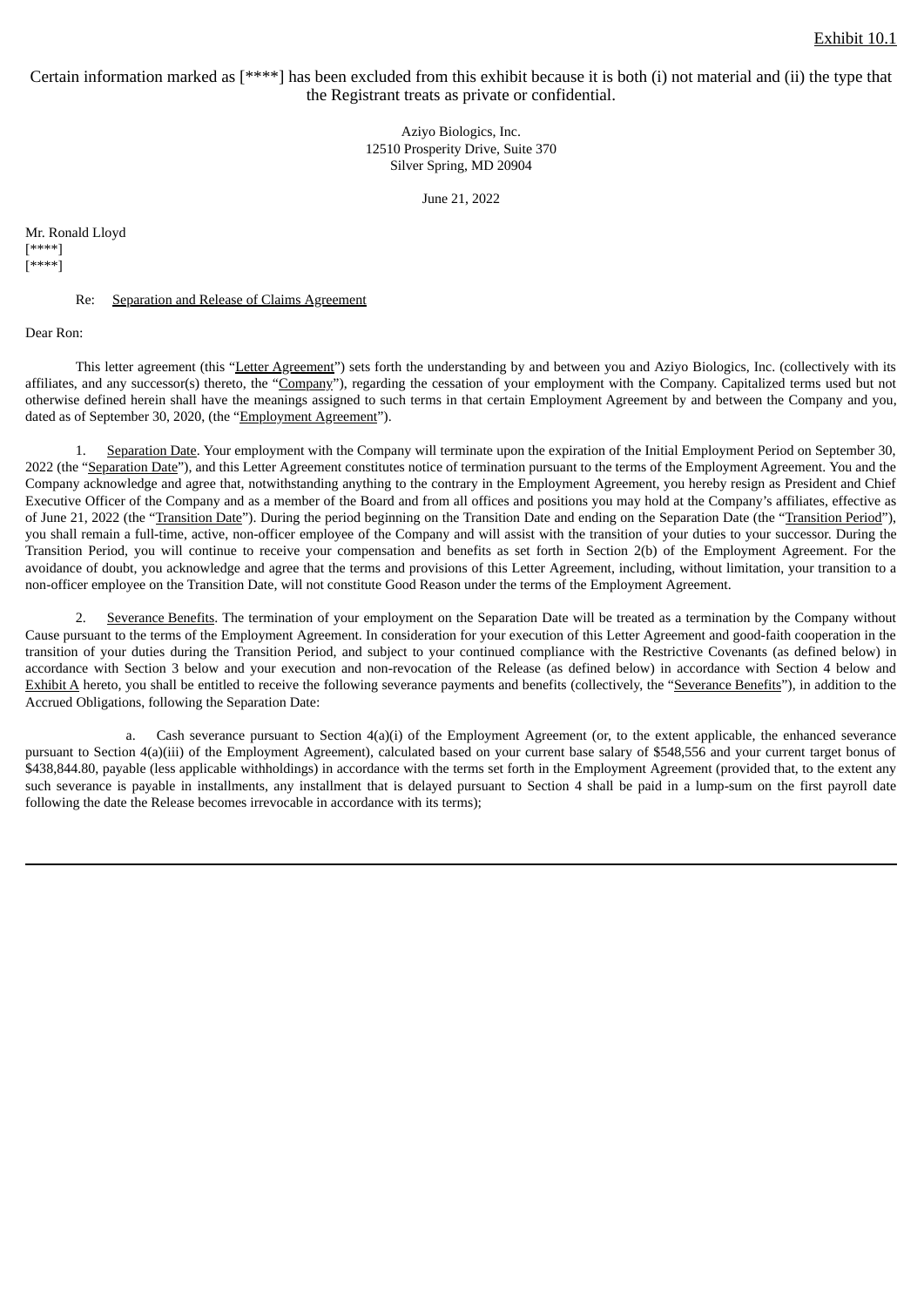b. An additional cash payment in an amount equal to the difference, if any, between (i) \$279,656 and (ii) the Fair Market Value (as defined in the Company's 2020 Incentive Award Plan (the "Equity Plan")) as of September 8, 2022 of the 39,894 restricted stock units that will have vested in accordance with their terms on such date, payable (less applicable withholdings) in a lump-sum on the first payroll date following the date the Release becomes irrevocable in accordance with its terms;

c. Subject to your achievement of the performance goals set forth on Exhibit B, an additional cash bonus of up to \$1,000,000, payable (less applicable withholdings) in accordance with Exhibit B; and

d. The COBRA benefits set forth in Section 4(a)(ii) of the Employment Agreement, in accordance with the terms of such Section 4(a) (ii), during the 12-month period following the Separation Date.

For the avoidance of doubt, any outstanding equity awards that you received under the Equity Plan shall be treated in accordance with the terms of the Equity Plan and the applicable award agreements thereunder following the Separation Date. Other than the Accrued Obligations, the Severance Benefits and any rights you may have with respect to your equity awards in accordance with their terms, you will have no further rights to any payments or benefits in connection with the termination of your employment.

Restrictive Covenants. You acknowledge and agree that the Company is providing you with the Severance Benefits in material part in consideration for your continued compliance with the following covenants (collectively, the "Restrictive Covenants") and that no Severance Benefits will be payable following the date that you first violate any of the Restrictive Covenants:

a. You reaffirm your prior agreement to comply with the restrictive covenants set forth in Sections 7, 8, 9 and 10 of the Employment Agreement, which are hereby incorporated by reference herein and made a part of this Letter Agreement. For the avoidance of doubt, pursuant to Section 9(b) of the Employment Agreement, your non-compete obligations will cease to apply on the Separation Date.

b. You acknowledge that the terms of this Letter Agreement must be kept confidential to the extent not publicly filed. Accordingly, you shall not disclose or publish to any person or entity, except as required by law, to immediate family or as necessary to prepare tax returns or to consult with attorneys, accountants and financial advisors, the terms and conditions of this Letter Agreement or the amount or nature of the consideration paid or to be paid pursuant to this Letter Agreement.

 $\overline{2}$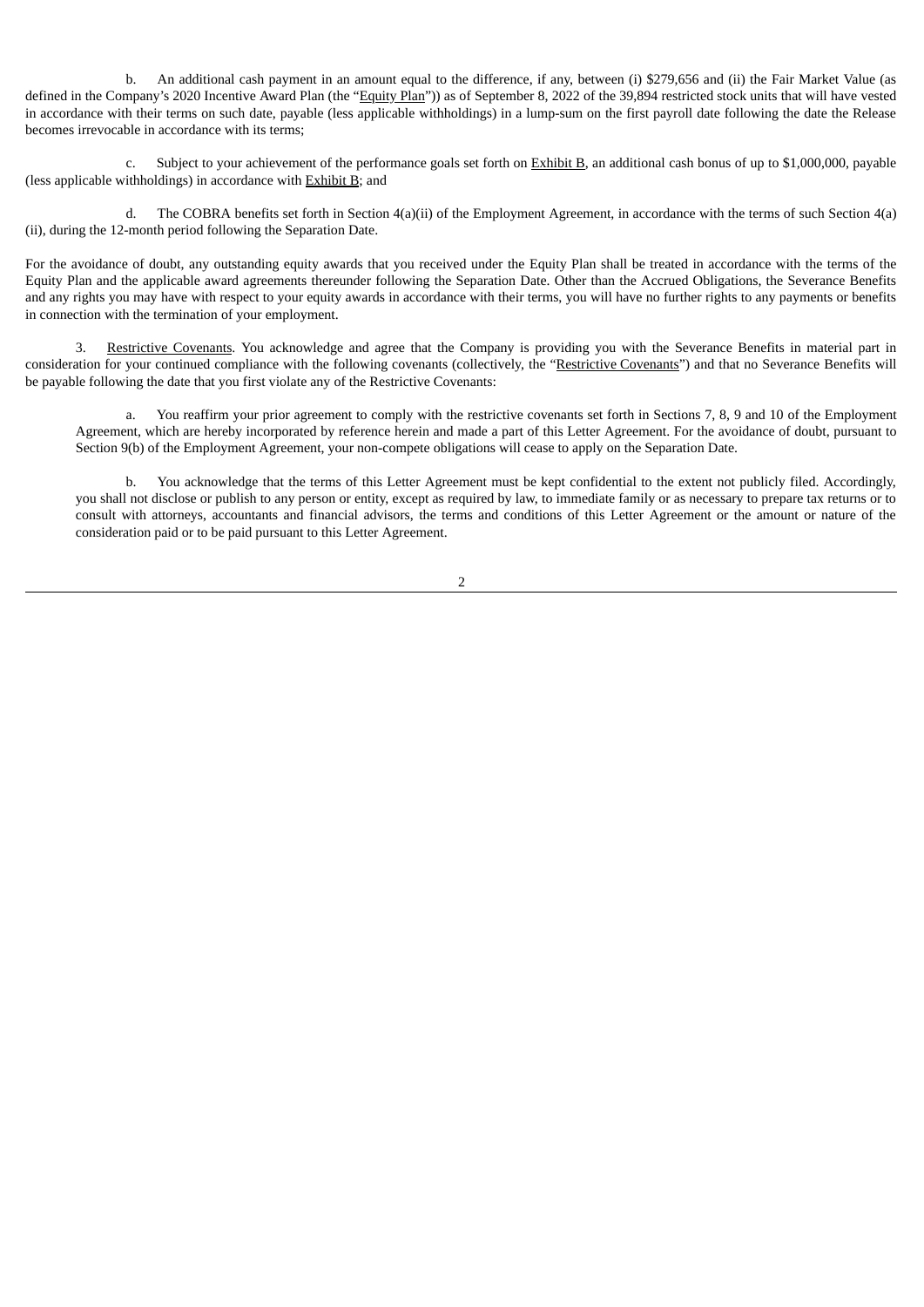c. To the extent permitted by law, you agree to take no action, either directly or indirectly or in any capacity or manner, or to make, express, transmit, speak, write, verbalize or otherwise communicate in any way (or cause, further, assist, solicit, encourage, support or participate in any of the foregoing), any remark, comment, message, information, declaration, communication or other statement of any kind, whether verbal, in writing, electronically transferred or otherwise, (i) that might reasonably be construed to be derogatory or critical of, or negative toward, the Company or any of its directors, officers, employees, agents or representatives (collectively, the "Company Representatives") (ii) that reveals, discloses, incorporates, is based upon, discusses, includes or otherwise involves any confidential or proprietary information of the Company, (iii) that might reasonably be construed to malign, harm, disparage, defame or damage the reputation or good name of the Company or any of the Company Representatives or (iv) that would reasonably be expected to lead to unwanted or unfavorable publicity to the Company. Notwithstanding the foregoing, nothing herein shall prevent you from making any truthful statement in connection with any legal proceeding or directive by any governmental authority.

d. You agree to promptly deliver to the Company as of the Separation Date (i) all correspondence, drawings, manuals, letters, notes, notebooks, reports, programs, plans, proposals, financial documents, or any other documents that are or contain proprietary information or trade secrets of or relating to the Company, including all physical and digital copies thereof, and (ii) all other Company property (including, without limitation, any personal computer or wireless device and related accessories, passwords, keys, credit cards and other similar items) which is in your possession, custody or control.

4. Release. The Severance Benefits are contingent upon and subject to your execution and non-revocation of the Waiver and Release of Claims Agreement attached hereto as Exhibit A (the "Release") following the Separation Date in accordance with its terms (and you acknowledge and agree that you will not execute the Release, and the Company will not accept the Release from you, prior to the Separation Date). No Severance Benefits will be paid or provided prior to the date the Release becomes irrevocable in accordance with its terms and, to the extent you do not execute the Release, or you subsequently revoke the Release during the applicable revocation period, you acknowledge and agree that you are not entitled to any Severance Benefits (provided that, for the avoidance of doubt, such failure to execute the Release or revocation of the Release does not affect the remainder of this Letter Agreement, which shall continue in full force and effect).

5. Non-Admission of Liability. The Company's agreements herein shall not be construed as evidence or an admission of liability or of otherwise unlawful actions or practices on the part of the Company and the Company expressly denies all liability and alleged wrongful actions.

6. Section 409A. It is intended that the Severance Benefits, to the greatest extent possible, comply with or satisfy an exemption from the application of Section 409A and shall be interpreted to be consistent therewith. In this regard, Sections 4(c) and 13(f) of the Employment Agreement are hereby incorporated by reference and made a part of this Letter Agreement.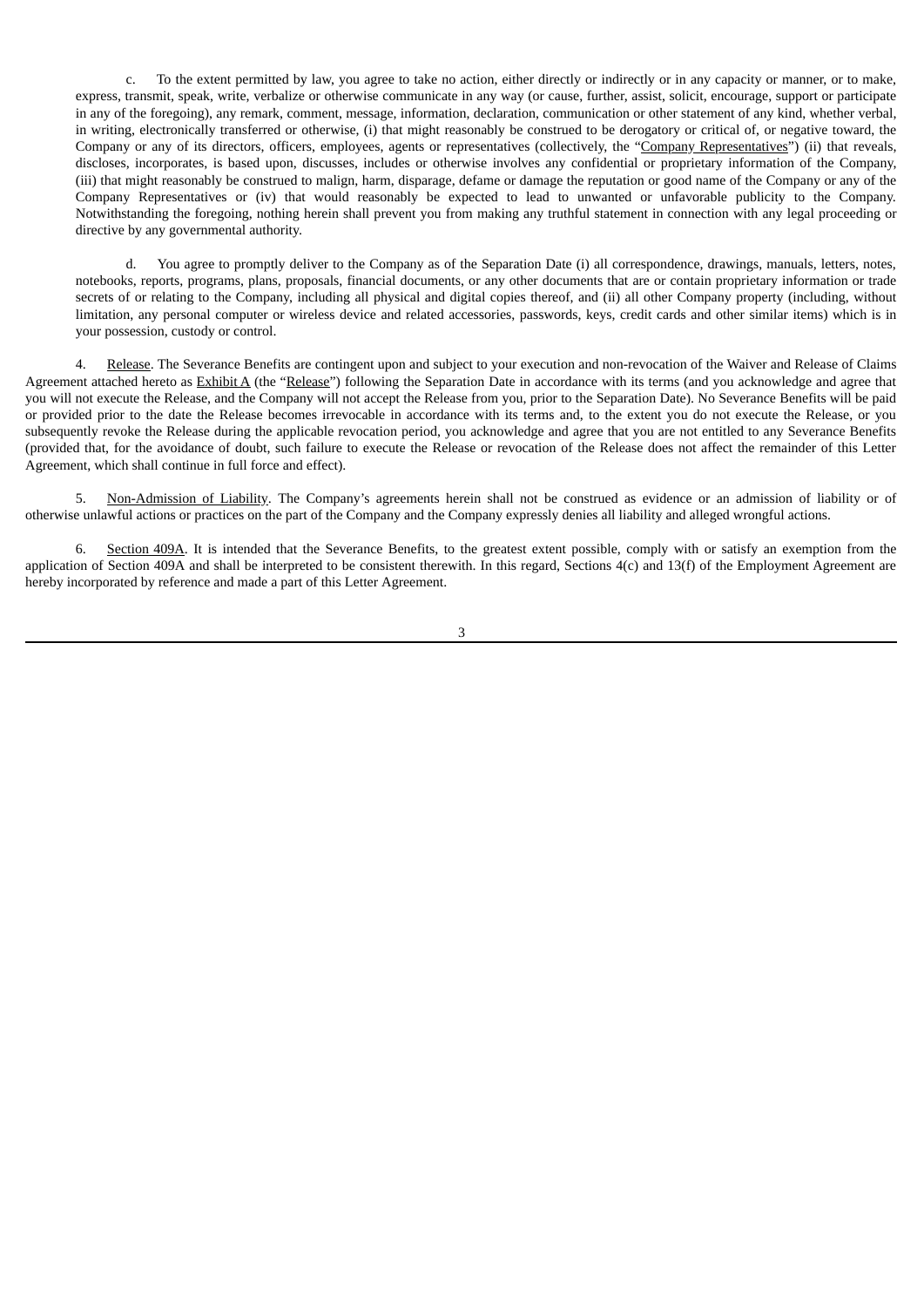7. Entire Agreement. This Letter Agreement sets forth the entire agreement between you and the Company with respect to the subject matter set forth herein and supersedes and replaces any and all prior oral or written agreements or understandings between you and the Company with respect to the subject matter hereof (including, without limitation, the Employment Agreement); provided, that, for the avoidance of doubt, the provisions of the Employment Agreement which by their terms survive termination of employment will remain in full force and effect in accordance with their terms (as may be amended by this Letter Agreement). This Letter Agreement may be amended only by a subsequent writing signed by both parties. You represent that you have signed this Letter Agreement knowingly and voluntarily.

# [signature page follows]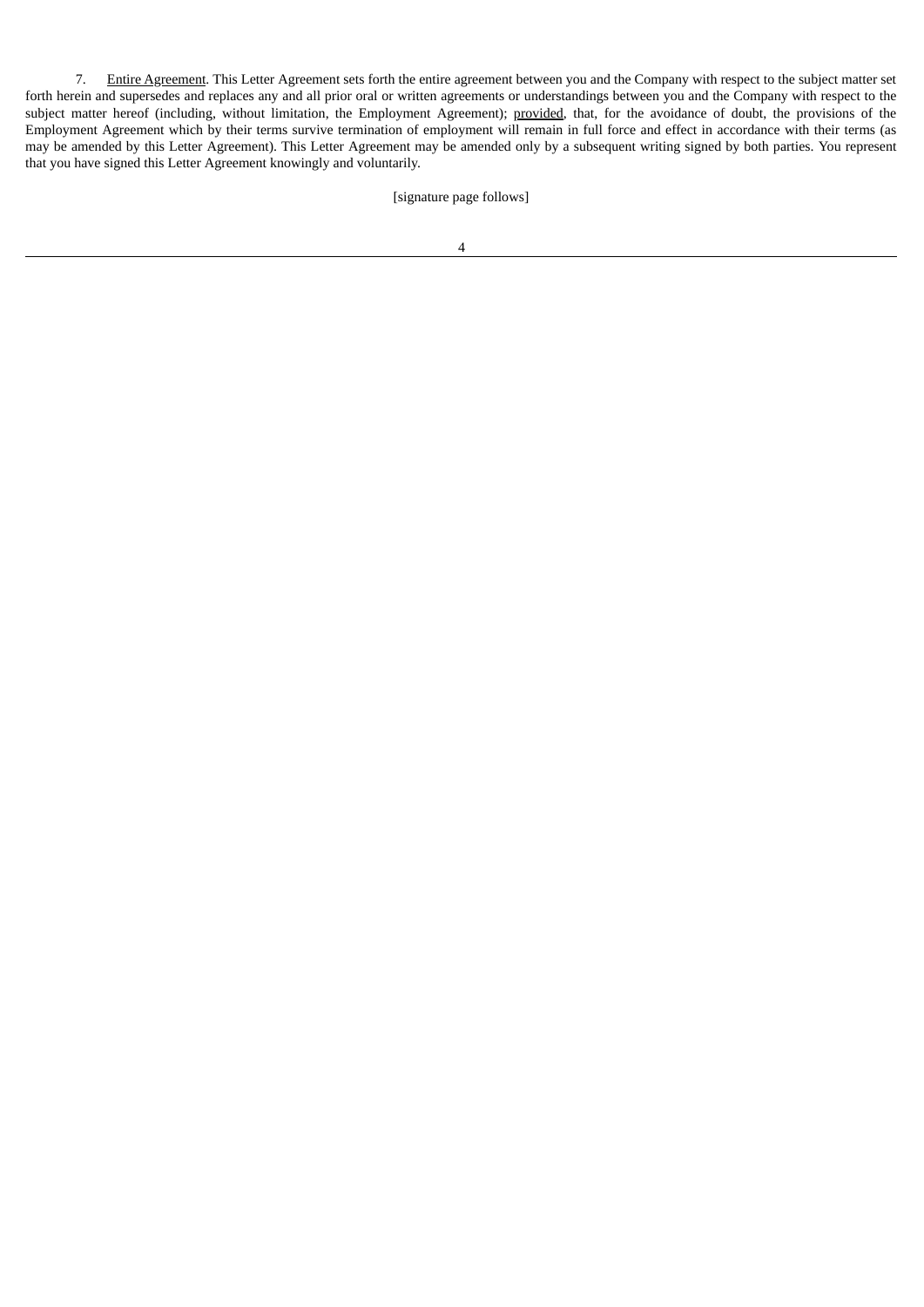Please indicate your acceptance of the terms and provisions of this Letter Agreement by signing both copies of this Letter Agreement and returning one copy to me. The other copy is for your files. By signing below, you acknowledge and agree that you have carefully read this Letter Agreement, Exhibit A and Exhibit B hereto in their entirety; fully understand and agree to their terms and provisions; have received good, valuable and sufficient consideration for your agreement to execute and comply with this Letter Agreement; will comply with the Restrictive Covenants; and intend and agree that this Letter Agreement is final and legally binding on you and the Company. All payments described in this Letter Agreement will be subject to the withholding of any amounts required by federal, state or local law. This Letter Agreement will be governed and construed under the internal laws of the State of California and may be executed in several counterparts.

Very truly yours,

/s/ Kevin Rakin

Kevin Rakin On behalf of Aziyo Biologics, Inc.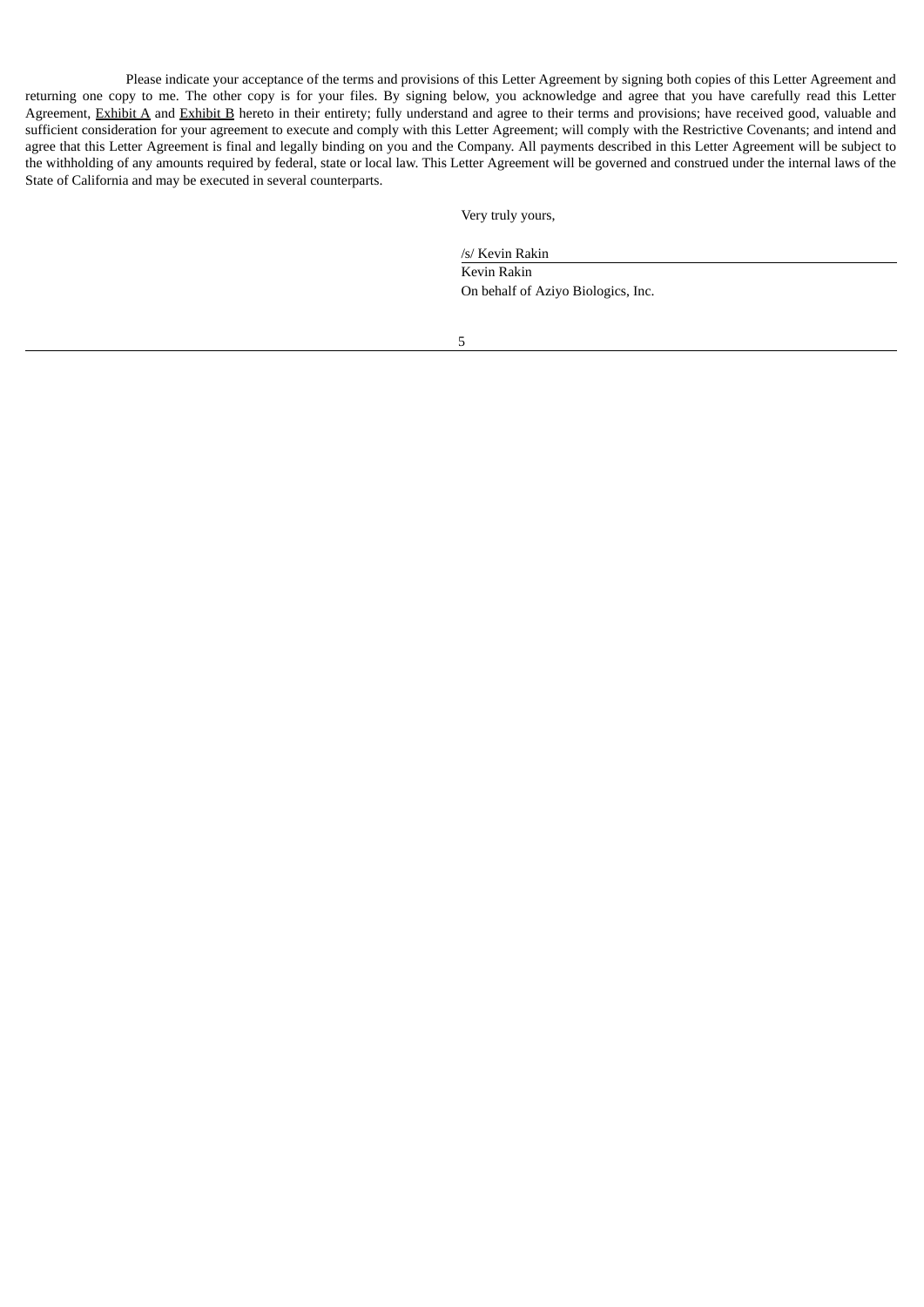Agreed, Acknowledged and Accepted as of the first date set forth above:

/s/ Ronald Lloyd Ronald Lloyd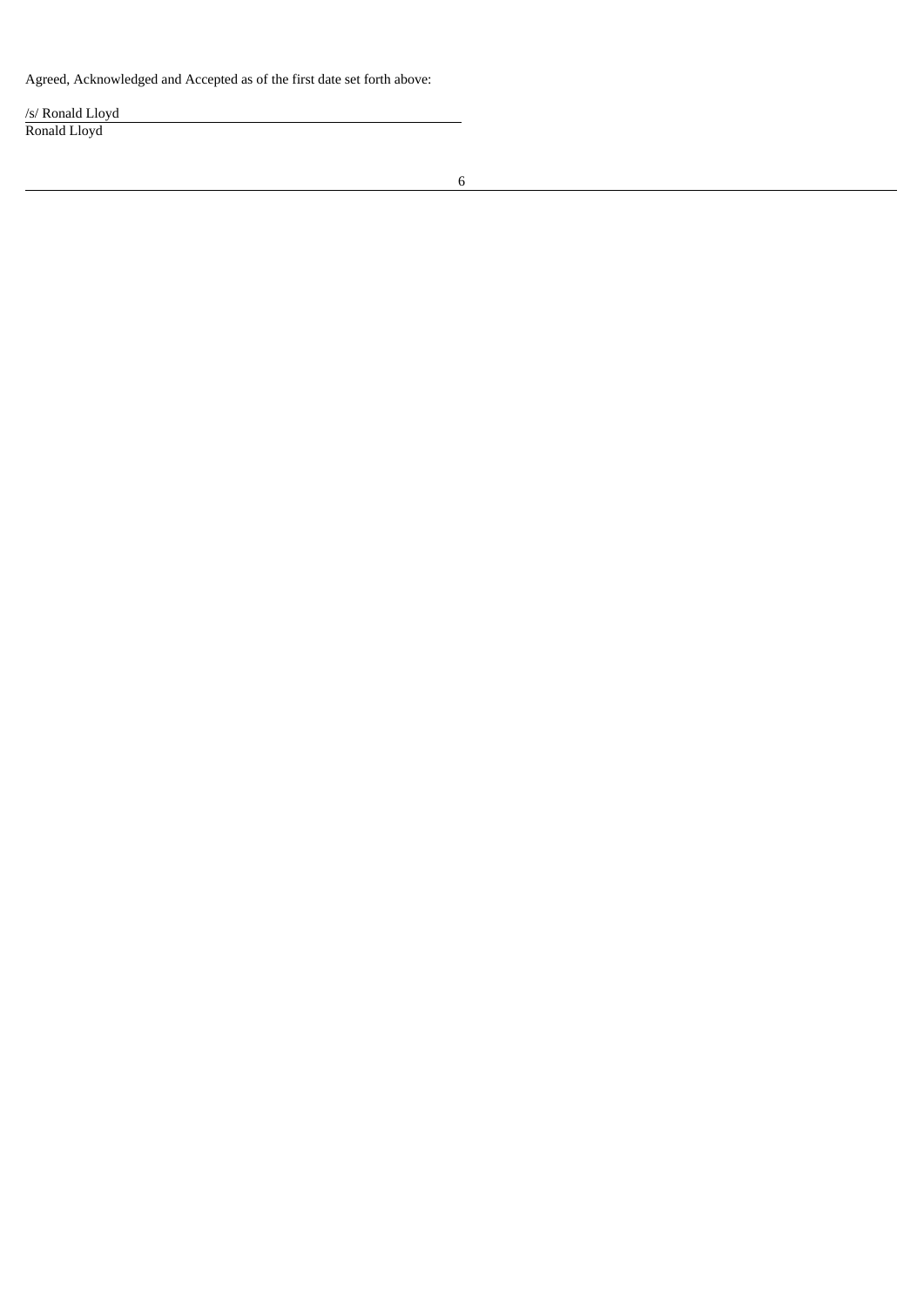#### **EXHIBIT A**

#### **RELEASE OF CLAIMS**

For valuable consideration, the receipt and adequacy of which are hereby acknowledged, the undersigned does hereby release and forever discharge the "Releasees" hereunder, consisting of Aziyo Biologics, Inc., (the "Company") and its partners, subsidiaries, associates, affiliates, successors, heirs, assigns, agents, directors, officers, employees, representatives, lawyers, insurers, and all persons acting by, through, under or in concert with them, or any of them, of and from any and all manner of action or actions, cause or causes of action, in law or in equity, suits, debts, liens, contracts, agreements, promises, liability, claims, demands, damages, losses, costs, attorneys' fees or expenses, of any nature whatsoever, known or unknown, fixed or contingent (hereinafter called "Claims"), which the undersigned now has or may hereafter have against the Releasees, or any of them, by reason of any matter, cause, or thing whatsoever from the beginning of time to the date hereof. The Claims released herein include, without limiting the generality of the foregoing, any Claims in any way arising out of, based upon, or related to the employment or termination of employment of the undersigned by the Releasees, or any of them; any alleged breach of any express or implied contract of employment; any alleged torts or other alleged legal restrictions on Releasees' right to terminate the employment of the undersigned; and any alleged violation of any federal, state or local statute or ordinance including, without limitation, Title VII of the Civil Rights Act of 1964, the Age Discrimination In Employment Act, the Americans With Disabilities Act, the California Fair Employment and Housing Act; the California Family Rights Act; the California Labor Code; and California Business & Professions Code Section 17200. Notwithstanding the foregoing, this general release (the "Release") shall not operate to release any rights or claims of the undersigned (i) to payments or benefits under that certain Letter Agreement dated as of June 21, 2022 by and between the undersigned , to which this Release is attached as an exhibit, (ii) to payments or benefits under any equity award agreement between the undersigned and the Company, (iii) to reimbursement of expenses pursuant to Section 2(b)(iv) of the Employment Agreement dated as of September 30, 2020 by and between the undersigned and the Company, (iv) to accrued or vested benefits the undersigned may have, if any, as of the date hereof under any applicable plan, policy, practice, program, contract or agreement with the Company, (v) to any Claims, including claims for indemnification and/or advancement of expenses arising under any indemnification agreement between the undersigned and the Company or under the bylaws, certificate of incorporation or other similar governing document of the Company, (vi) to any Claims which cannot be waived by an employee under applicable law or (vii) with respect to the undersigned's right to communicate directly with, cooperate with, or provide information to, any federal, state or local government regulator.

IN ACCORDANCE WITH THE OLDER WORKERS BENEFIT PROTECTION ACT OF 1990, THE UNDERSIGNED IS HEREBY ADVISED AS FOLLOWS:

- (A) THE EXECUTIVE HAS THE RIGHT TO CONSULT WITH AN ATTORNEY BEFORE SIGNING THIS RELEASE;
- (B) THE EXECUTIVE HAS TWENTY-ONE (21) DAYS TO CONSIDER THIS RELEASE BEFORE SIGNING IT; AND

#### (C) THE EXECUTIVE HAS SEVEN (7) DAYS AFTER SIGNING THIS RELEASE TO REVOKE THIS RELEASE, AND THIS RELEASE WILL BECOME EFFECTIVE UPON THE EXPIRATION OF THAT REVOCATION PERIOD.

The undersigned represents and warrants that there has been no assignment or other transfer of any interest in any Claim which the Executive may have against Releasees, or any of them, and the undersigned agrees to indemnify and hold Releasees, and each of them, harmless from any liability, Claims, demands, damages, costs, expenses and attorneys' fees incurred by Releasees, or any of them, as the result of any such assignment or transfer or any rights or Claims under any such assignment or transfer. It is the intention of the parties that this indemnity does not require payment as a condition precedent to recovery by the Releasees against the undersigned under this indemnity.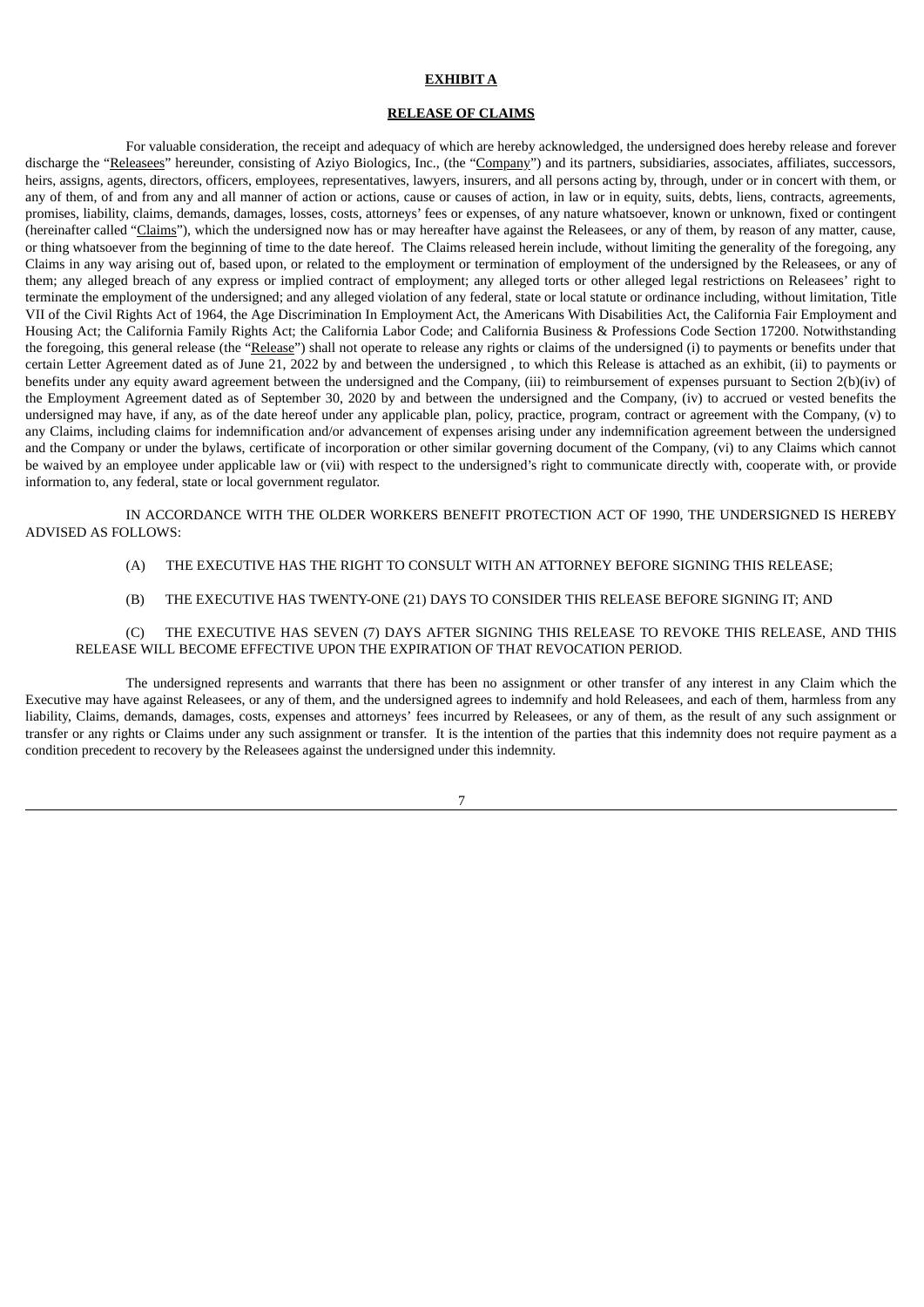Notwithstanding anything herein, the undersigned acknowledges and agrees that, pursuant to 18 USC Section 1833(b), the undersigned will not be held criminally or civilly liable under any federal or state trade secret law for the disclosure of a trade secret that is made: (i) in confidence to a federal, state, or local government official, either directly or indirectly, or to an attorney, and solely for the purpose of reporting or investigating a suspected violation of law; or (ii) in a complaint or other document filed in a lawsuit or other proceeding, if such filing is made under seal.

The undersigned agrees that if the Executive hereafter commences any suit arising out of, based upon, or relating to any of the Claims released hereunder or in any manner asserts against Releasees, or any of them, any of the Claims released hereunder, then the undersigned agrees to pay to Releasees, and each of them, in addition to any other damages caused to Releasees thereby, all attorneys' fees incurred by Releasees in defending or otherwise responding to said suit or Claim.

The undersigned further understands and agrees that neither the payment of any sum of money nor the execution of this Release shall constitute or be construed as an admission of any liability whatsoever by the Releasees, or any of them, who have consistently taken the position that they have no liability whatsoever to the undersigned.

IN WITNESS WHEREOF, the undersigned has executed this Release this \_\_\_\_ day of \_\_\_\_\_\_\_\_\_\_, \_\_\_\_\_.

Ronald Lloyd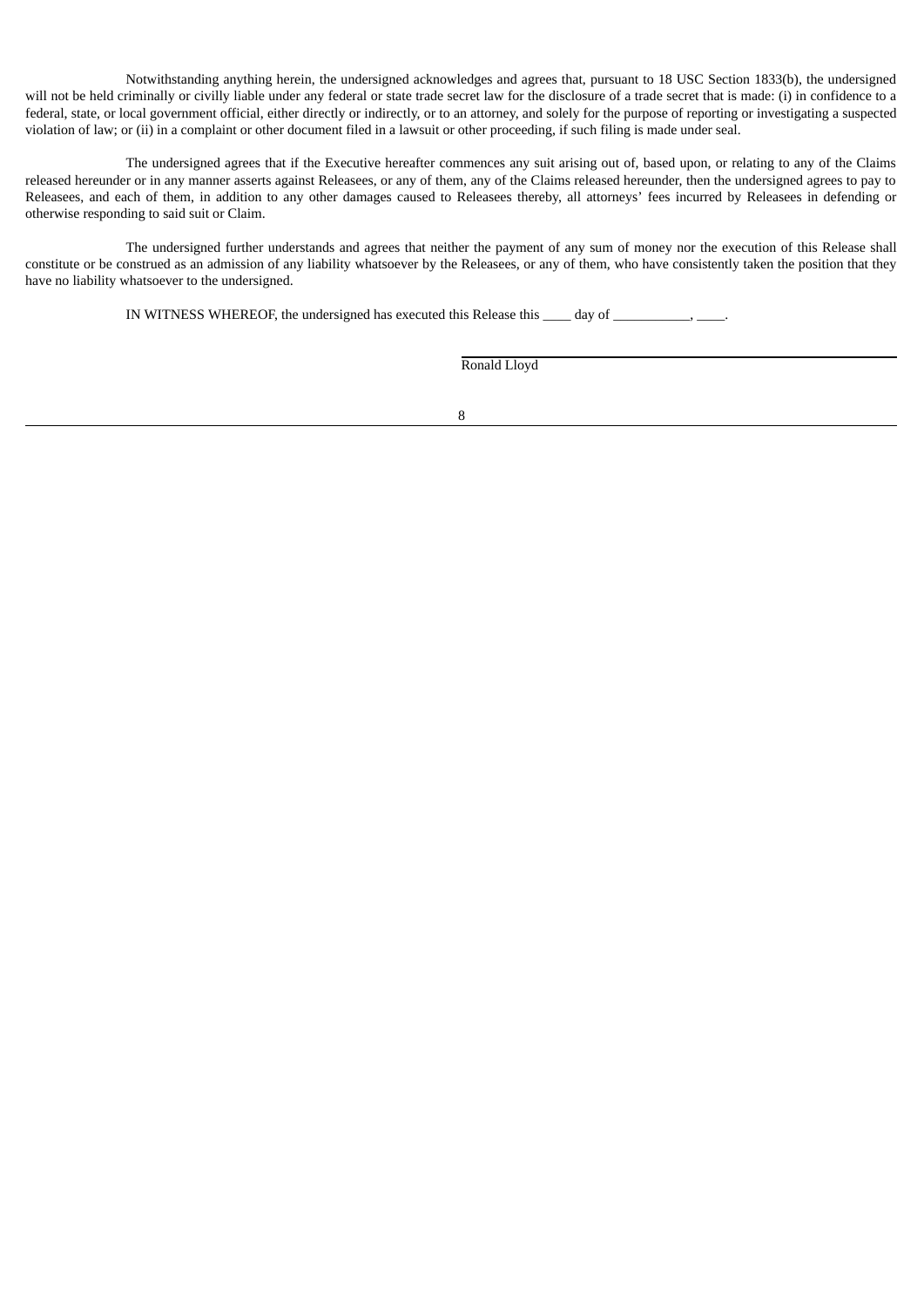[\*\*\*\*]

**EXHIBIT B**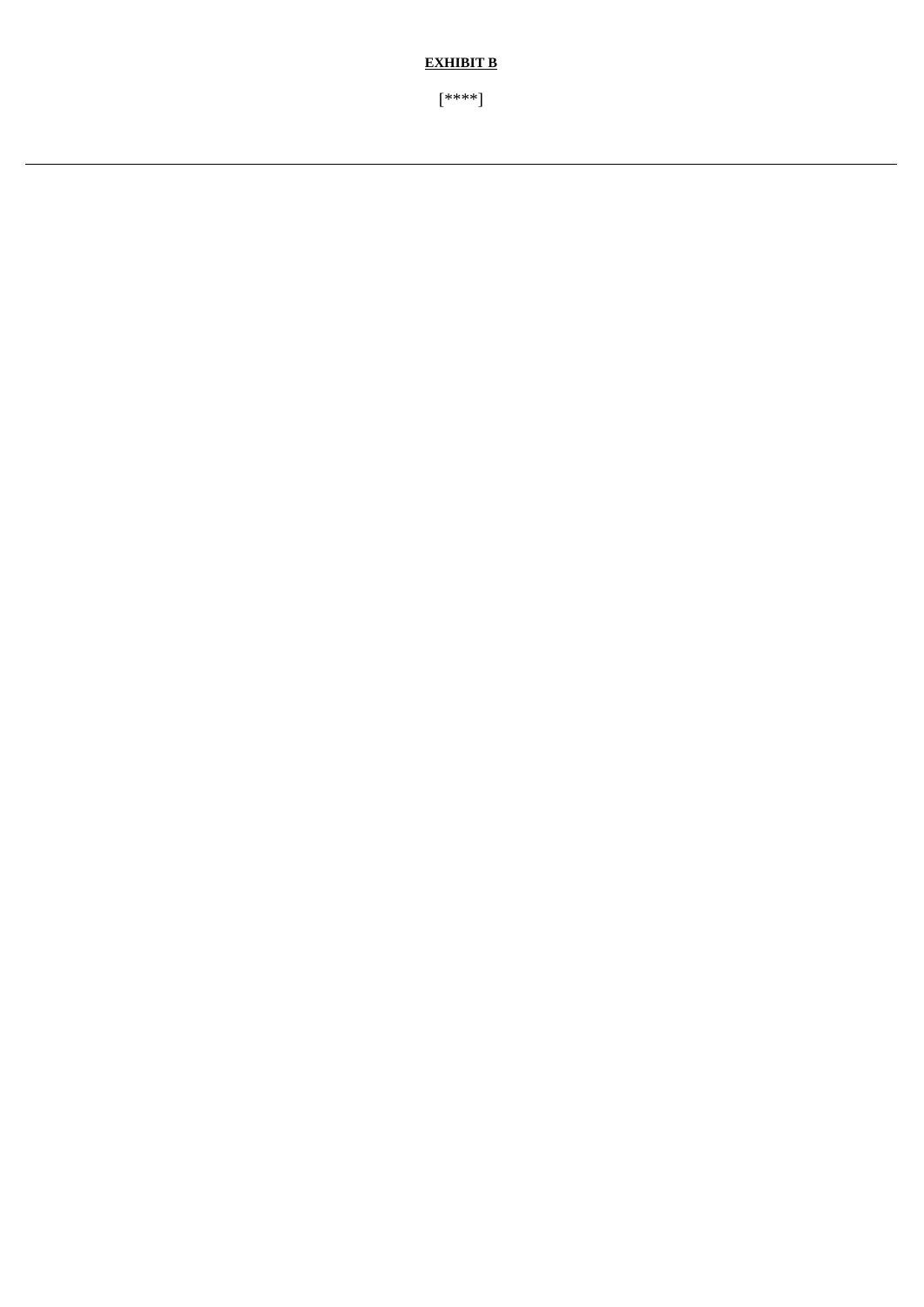#### **EMPLOYMENT AGREEMENT**

<span id="page-14-0"></span>THIS EMPLOYMENT AGREEMENT (this "*Agreement*"), entered into as of June 21, 2022 (the "*Effective Date*"), is made by and between Aziyo Biologics, Inc. (the "*Company*") and C. Randal Mills (the "*Executive*") (collectively referred to herein as the "*Parties*").

WHEREAS, the Company desires to employ the Executive as its Interim President and Chief Executive Officer, with the prospect of Executive assuming the President and Chief Executive Officer ("CEO") roles on a non-interim basis if requested to do so by the Board; and

WHEREAS, the Executive desires to provide services to the Company on the terms herein provided;

# NOW, THEREFORE, IT IS HEREBY AGREED AS FOLLOWS:

1. Employment Period. The Executive and Company agree to an interim period beginning on the Effective Date and ending on the date that is ninety (90) days following the Effective Date ("*Interim Period*"), during which the Executive will have the title Interim President and CEO. During the Interim Period, Executive, along with the Company's Board of Directors ("Board") as represented by the Board Chair, will evaluate the strategic and leadership needs of the Company prior to selecting a non-interim President and CEO. Executive shall be compensated and shall receive benefits in accordance with this Agreement during the Interim Period. Notwithstanding anything to the contrary in this Section 1, if at any time prior to the expiration of the Interim Period, both the Executive and the Board agree that the Executive is suitable to assume the role of president and CEO on a non-interim basis, then the Parties will confirm that fact in writing, and the Interim Period will end effective on the date of such writing and the remaining terms of this Agreement will take effect immediately. If at the end of the Interim Period, either the Company or the Executive or both Parties find that the Executive, for any reason, should not assume the role of non-interim President and CEO, this Agreement will terminate on the last day of the Interim Period without the Company having any severance obligations to the Executive. Subject to the Interim Period as described immediately above and the provisions for earlier termination provided for in Sections 3 and 4, the Executive's employment will commence on the Effective Date and will continue until it is terminated by either Party in accordance with this Agreement ("*Employment Period*").

- 2. Terms of Employment.
	- (a) Position and Duties.

(i) Role and Responsibilities. During the Employment Period, the Executive shall serve as President and Chief Executive Officer of the Company, shall continue to serve as a member of the Board of Directors of the Company, and shall perform such employment duties as are usual and customary for such positions. The Executive shall report directly to the Board of Directors of the Company (the "*Board*"). At the Company's request, the Executive shall serve the Company and/or its subsidiaries and affiliates in other capacities in addition to the foregoing, consistent with the Executive's position as President and Chief Executive Officer of the Company. In the event that the Executive, during the Employment Period, serves in any one or more of such additional capacities, the Executive's compensation shall not be increased beyond that specified in Section 2(b) hereof. In addition, in the event the Executive's service in one or more of such additional capacities is terminated, the Executive's compensation, as specified in Section 2(b) hereof, shall not be diminished or reduced in any manner as a result of such termination provided that the Executive otherwise remains employed under the terms of this Agreement.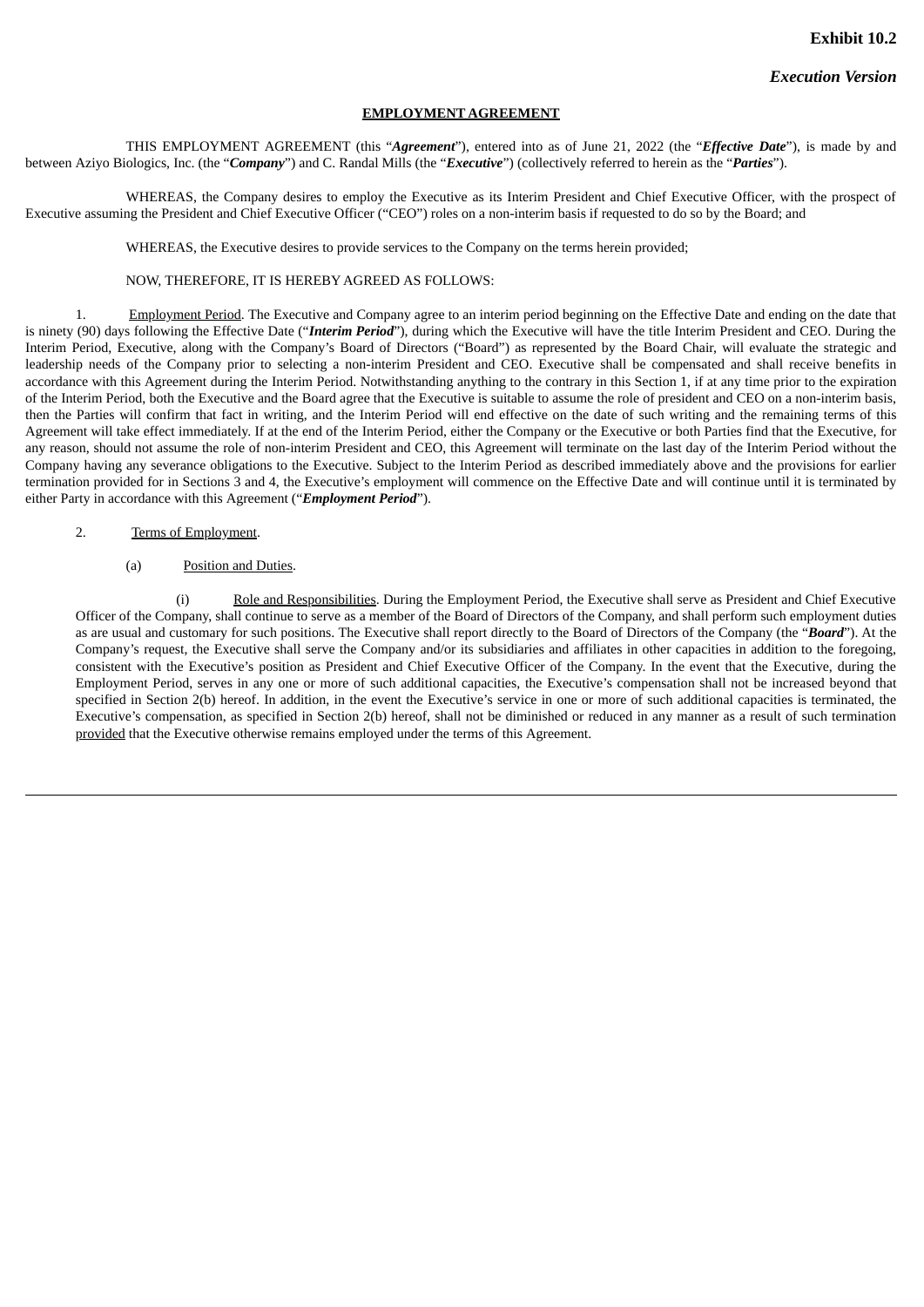(ii) Exclusivity. During the Employment Period, and excluding any periods of vacation and sick leave to which the Executive may be entitled, the Executive agrees to devote his full business time and attention to the business and affairs of the Company. Notwithstanding the foregoing, during the Employment Period, it shall not be a violation of this Agreement for the Executive to: (A) serve on boards, committees or similar bodies of charitable or nonprofit organizations, and the board of one non-competitive for-profit corporation or organization, (B) fulfill limited teaching, speaking and writing engagements, and (C) manage his or her personal investments, in each case, so long as such activities do not individually or in the aggregate materially interfere or conflict with the performance of the Executive's duties and responsibilities under this Agreement; provided, that with respect to the activities in subclauses (A) and/or (B), the Executive receives prior written approval from the Board, which shall not be unreasonably withheld. Exhibit A of this Agreement sets forth the board of directors or advisory boards on which the Executive currently serves, which are approved by the Board.

(iii) Principal Location. During the Employment Period, the Executive shall perform the services required by this Agreement at the Company's San Diego office(the "*Principal Location*") and may from time to time travel to other locations as necessary to fulfill the Executive's duties and responsibilities hereunder.

#### (b) Compensation, Benefits, Etc.

(i) Base Salary. During the Employment Period, the Executive shall initially receive a base salary (the "*Base Salary*") of \$600,000 per annum. The Company acknowledges that the Base Salary is below market for an individual of Executive's experience and skills in a President/CEO position and agrees to adjust Executive's compensation, in accordance with recommendations of its compensation consultant, to reflect market-level compensation as soon as reasonably practicable, without regard to whether the timing of such an adjustment coincides with an annual performance/compensation review. The Base Salary shall be reviewed at least annually by the Compensation Committee (the "*Compensation Committee*") of the Board. The Base Salary shall be paid in accordance with the Company's normal payroll practices for executive salaries generally, but no less often than monthly. The Base Salary may be increased in the Compensation Committee's discretion, but not reduced, and the term "Base Salary" as utilized in this Agreement shall refer to the Base Salary as so increased.

(ii) Annual Cash Bonus. In addition to the Base Salary, the Executive shall be eligible to earn, for each fiscal year of the Company ending during the Employment Period, a discretionary cash performance bonus (an "*Annual Bonus*") under the Company's bonus plan or program applicable to senior executives. The Executive's target Annual Bonus shall be set at 60% of the Base Salary actually paid for such year (the "*Target Bonus*"). The actual amount of any Annual Bonus for a fiscal year shall be determined by reference to the attainment of Company performance metrics and/or individual performance objectives, in each case, as established by the Compensation Committee for such fiscal year and communicated to the Executive no later than the end of the first month of such fiscal year, and may be greater or less than the Target Bonus (or zero), provided that, notwithstanding the foregoing, the Executive shall be entitled to receive a guaranteed Target Bonus for the first 12 months of the Employment Period, provided that for fiscal year 2022, the Annual Bonus will be pro-rated based upon the portion of the fiscal year beginning on the Effective Date and ending on the last day of the fiscal year. Subject to Section 4(a)(i) hereof, payment of any Annual Bonus(es), to the extent any Annual Bonus(es) become payable, will be contingent upon the Executive's continued employment through the last day of the applicable fiscal year. The Company will pay any such bonus that has been duly earned and awarded by the Board as soon as administratively possible following its approval by the Board and, in any event, no later than the later of (i) the fifteenth day of the third month after the end of the Company's fiscal year in which such bonus is earned or (ii) March 15 immediately following the calendar year in which such bonus is earned. The Target Bonus may be increased in the Compensation Committee's discretion based on the success of the Company's business.

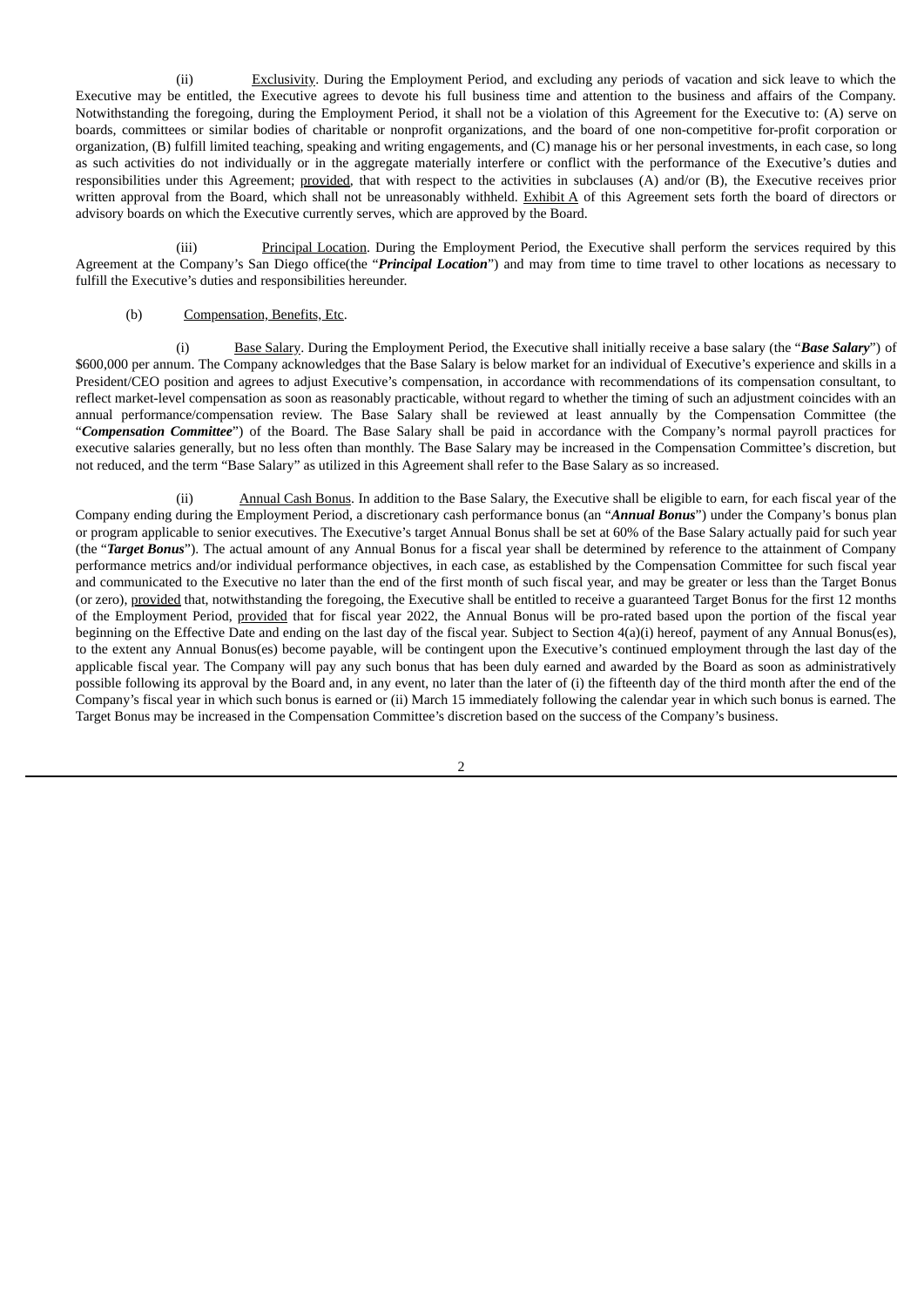(iii) Equity Awards. Subject to approval by the Board, the Company shall grant equity awards to the Executive under the Company's 2020 Incentive Award Plan (as amended from time to time, the "*Equity Plan*") and pursuant to the terms and conditions of one or more award agreements thereunder, as follows:

(A) On the Effective Date, the Executive shall be granted Options (as defined in the Equity Plan) to purchase 273,767 shares of Common Stock (as defined in the Equity Plan) at a price per share equal to the Fair Market Value (as defined in the Equity Plan) of a share of Common Stock on the date of grant (the "*Time Vesting Options*") and Options to purchase 182,511 shares of Common Stock at a price per share equal to the Fair Market Value of a share of Common Stock on the date of grant (the "*Performance Vesting Options*").

(B) As soon as reasonably practicable following the Effective Date, and in any event no later than March 15, 2023, the Executive shall be granted Restricted Stock Units (as defined in the Equity Plan) covering 134,840 shares of Common Stock (the "*Time Vesting RSUs*") and Restricted Stock Units covering 89,894 shares of Common Stock (the "*Performance Vesting RSUs*").

(C) Subject to the Executive's continued employment through each vesting date, (x) the Time Vesting Options and Time Vesting RSUs shall vest with respect to one-third of the shares covered thereby upon the day following the expiration of the Interim Period (provided that, if the Executive is willing to assume the role of non-interim President and CEO but the Company determines that he should not assume that role, such one-third Time Vesting Options and Time Vesting RSUs shall become vested notwithstanding the Executive's termination of employment on or prior to the vesting date); (y) the remaining two-thirds of the shares covered by the Time Vesting Options shall vest (1) with respect to 25% of the shares covered thereby on the first anniversary of the Effective Date, and (2) with respect to 75% of the shares covered thereby in twelve equal quarterly installments, beginning on the first quarterly anniversary following the first anniversary of the Effective Date; and (z) the remaining two-thirds of the shares covered by the Time Vesting RSUs shall vest in four equal annual installments on each of the first four anniversaries of the Effective Date, such that 100% of the Time Vesting Options and Time Vesting RSUs shall be vested as of the fourth anniversary of the Effective Date. Subject to the Executive's continued employment through each vesting date, the Performance Vesting Options and the Performance Vesting RSUs shall each vest in four equal installments upon the Company's achievement of, respectively, a share price of \$12.50, \$17.00, \$25.00 and \$37.00, in each case, determined based on twenty consecutive days trading at or above the applicable threshold. In the event that the Company does not have adequate outstanding shares reserved under the Equity Plan to grant the Time Vesting RSUs and Performance Vesting RSUs prior to any applicable vesting date, any Restricted Stock Units that would have otherwise vested on such vesting date shall be vested on the grant date (which grant date, for the avoidance of doubt, shall be no later than March 15, 2023).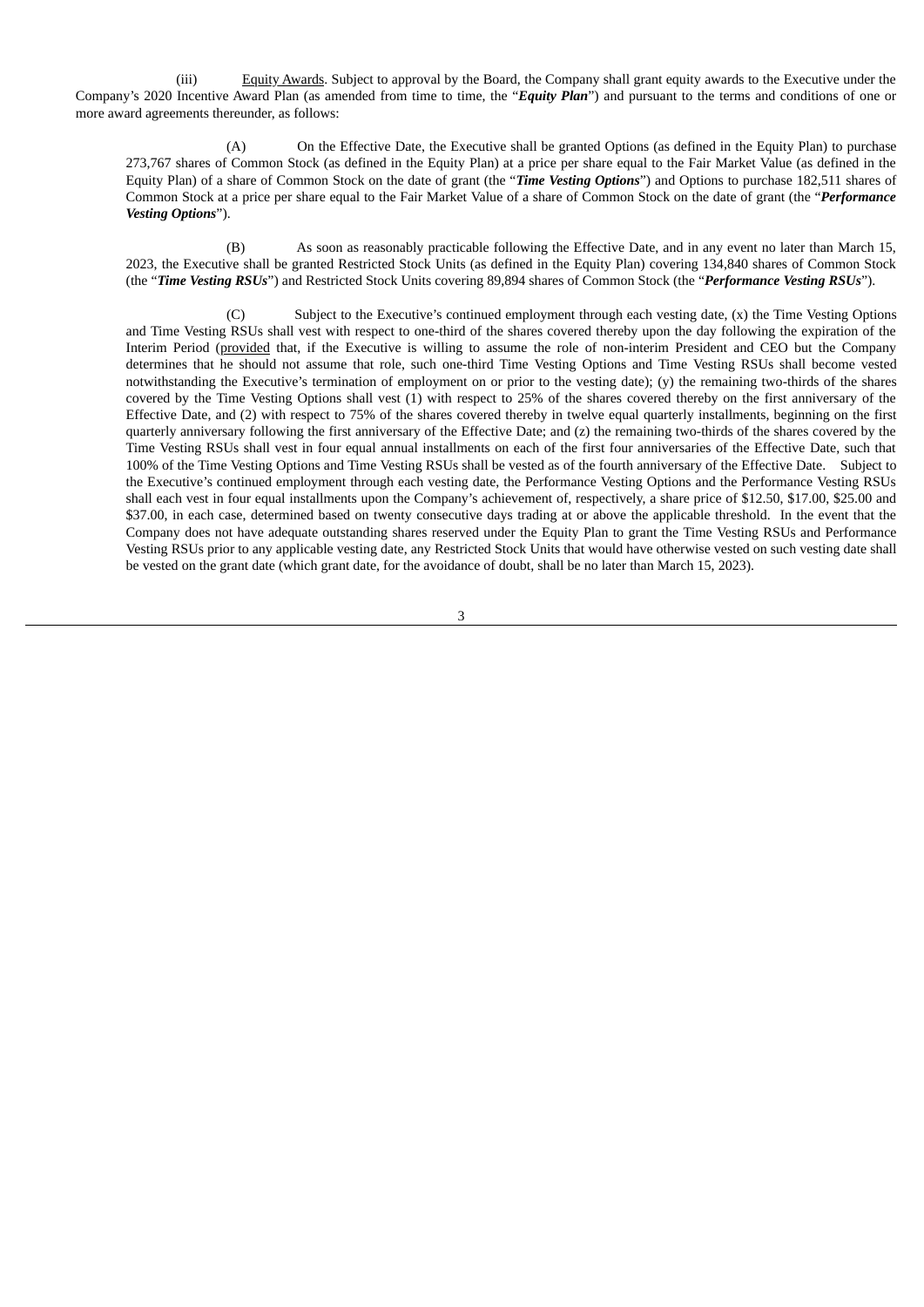(iv) Benefits. During the Employment Period, the Executive (and the Executive's spouse and/or eligible dependents to the extent provided in the applicable plans and programs) shall be eligible to participate in and be covered under the health and welfare benefit plans and programs maintained by the Company for the benefit of its employees from time to time, pursuant to the terms of such plans and programs, including any medical and dental insurance plans and programs. In addition, during the Employment Period, Executive shall be eligible to participate in any retirement, savings and other employee benefit plans and programs maintained from time to time by the Company for the benefit of its senior executive officers. Nothing contained in this Section 2(b)(iv) shall create or be deemed to create any obligation on the part of the Company to adopt or maintain any health, welfare, retirement or other benefit plan or program at any time or to create any limitation on the Company's ability to modify or terminate any such plan or program.

(v) Expenses. During the Employment Period, the Executive shall be entitled to receive prompt reimbursement for all reasonable business expenses incurred by the Executive in accordance with the policies, practices and procedures of the Company provided to employees of the Company.

(vi) Fringe Benefits. During the Employment Period, the Executive shall be eligible to receive such fringe benefits and perquisites as are provided by the Company to its employees from time to time, in accordance with the policies, practices and procedures of the Company, and shall receive such additional fringe benefits and perquisites as the Company may, in its discretion, from time-to-time provide.

(vii) Vacation. During the Employment Period, the Executive shall be entitled to paid vacation in accordance with the plans, policies, programs and practices of the Company applicable to its senior executives in effect from time to time, but in no event shall the Executive be entitled to less than four (4) weeks of vacation per calendar year (pro-rated for any partial year of service).

3. Termination of Employment. The provisions of this Section shall apply only after the conclusion of the Interim Period.

(a) Death or Disability. The Executive's employment shall terminate automatically upon the Executive's death during the Employment Period. Either the Company or the Executive may terminate the Executive's employment in the event of the Executive's Disability during the Employment Period. For purposes of this Agreement, "*Disability*" shall mean any disability or incapacity that (i) renders Executive unable to substantially perform his duties hereunder for ninety (90) days during any 12-month period or (ii) would reasonably be expected to render Executive unable to substantially perform his duties for ninety (90) days during any 12-month period, in each case as determined by the Board in its good faith judgment; provided that the Company shall comply with any applicable accommodation requirements of the Americans with Disabilities Act prior to any such termination for Disability.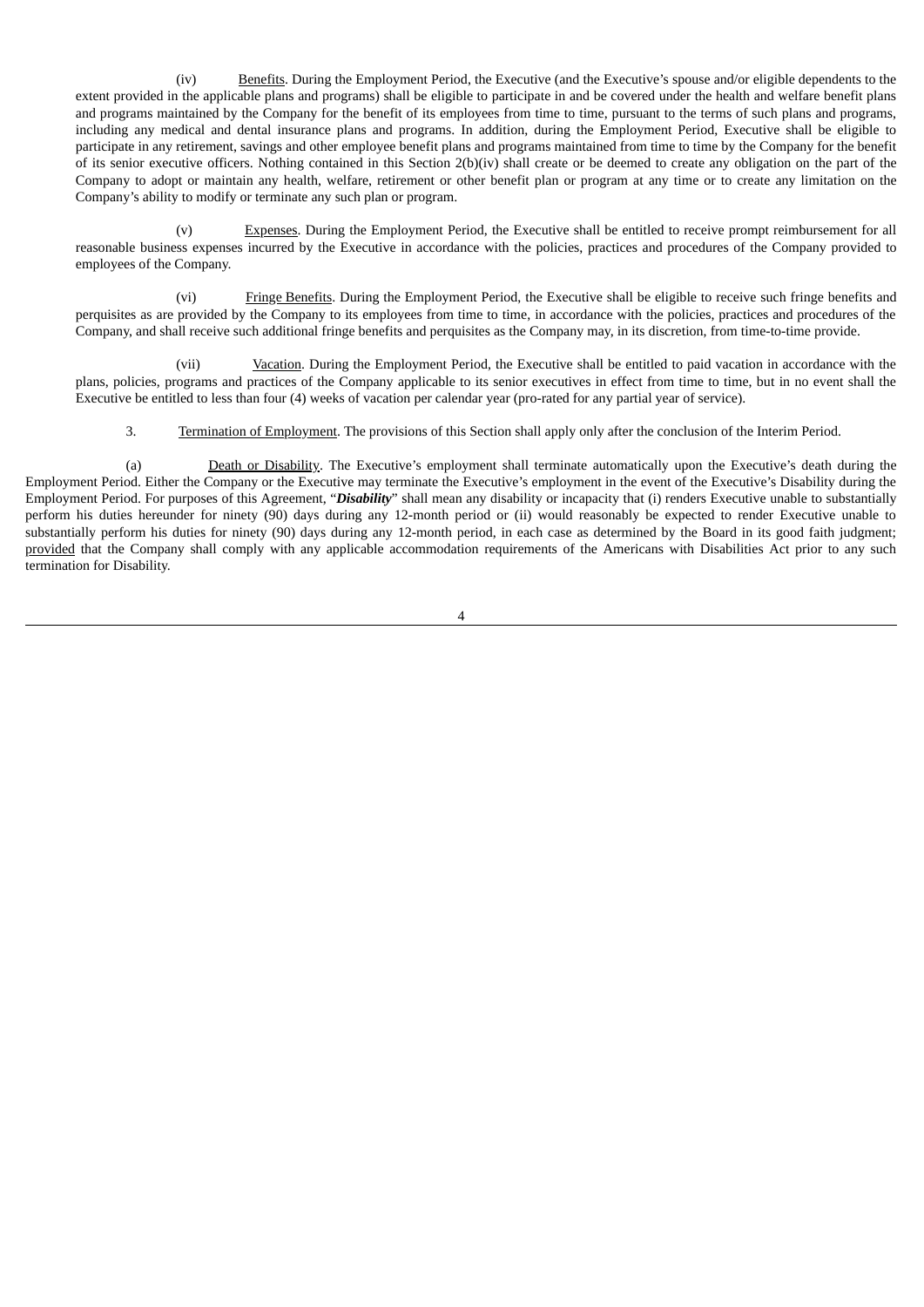(b) Termination by the Company. The Company may terminate the Executive's employment during the Employment Period for Cause or without Cause. For purposes of this Agreement, "*Cause*" shall mean the occurrence of any one or more of the following events unless, to the extent capable of correction, the Executive fully corrects the circumstances constituting Cause within fifteen (15) days after receipt of the Notice of Termination (as defined below):

(i) the Executive performing his duties in a grossly negligent or reckless manner or with willful malfeasance;

(ii) the Executive exhibiting habitual drunkenness or engaging in substance abuse;

(iii) the Executive committing any material violation of any state or federal law relating to the workplace environment (including, without limitation, laws relating to sexual harassment or age, sex or other prohibited discrimination); or any material violation of any material Company policy;

(iv) the Executive willfully failing or refusing to perform in the usual manner at the usual time those duties which he regularly and routinely performs in connection with the business of the Company or such other duties reasonably related to the capacity in which he is employed hereunder which may be assigned to him by the Board;

(v) the Executive performing any material action when specifically and reasonably instructed not to do so by the Chairman or the Board;

(vi) the Executive breaching Sections 7, 8 and 9 hereof;

(vii) the Executive committing any fraud or using or appropriating for his or her personal use or benefit any funds, properties or opportunities of the Company not authorized by the Board to be so used or appropriated; or

(viii) the Executive being convicted of any felony or any other crime related to his employment. or involving moral turpitude.

The Company shall not be entitled to terminate Executive for Cause pursuant to clause (iii), (iv), (v) or (vi) unless the Company provides written notice stating in reasonable detail the basis for termination and a thirty (30) day opportunity to cure to Executive (unless (1) the Company reasonably determines that providing such opportunity to cure to Executive is reasonably likely to have a material adverse effect on its business, financial condition, results of operations, prospects or assets, (2) the facts and circumstances underlying such termination are not able to be cured or (3) the Company has previously provided Executive a thirty (30) day opportunity to cure the applicable issue; in the case of (1), (2) or (3), the Company may terminate Executive without providing an opportunity to cure).

(c) Termination by the Executive. The Executive's employment may be terminated by the Executive for any reason, including with Good Reason or by the Executive without Good Reason. For purposes of this Agreement, "*Good Reason*" shall mean the occurrence of any one or more of the following events without the Executive's prior written consent, unless the Company fully corrects the circumstances constituting Good Reason (provided such circumstances are capable of correction) as provided below:

(i) A material reduction in the Executive's job responsibilities and duties for the Company;

(ii) A material reduction in the Executive's Base Salary; or

(iii) a requirement imposed by the Company on the Executive that Executive's principal place of employment be anywhere other than within a 50 mile radius of the Executive's Principal Location, except for required travel on Company business to an extent substantially consistent with Executive's business travel obligations, that, in any such case, is not cured by the Company within fifteen (15) days after the Company's receipt of written notice from the Executive of such event.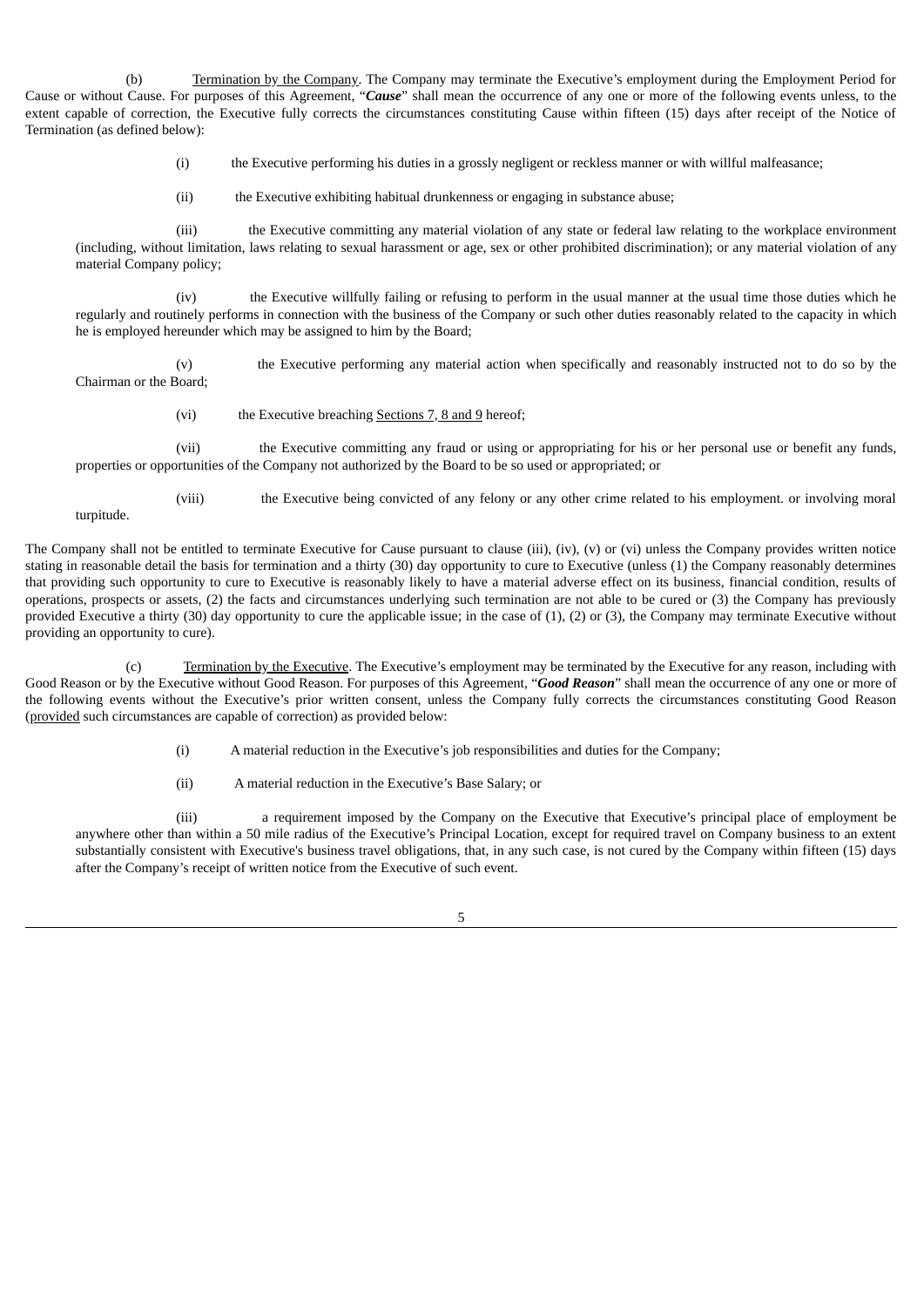(iv) Notwithstanding the foregoing, the Executive will not be deemed to have resigned for Good Reason unless (1) the Executive provides the Company with written notice setting forth in reasonable detail the facts and circumstances claimed by the Executive to constitute Good Reason within sixty (60) days after the date of the initial occurrence of any event that the Executive knows or should reasonably have known to constitute Good Reason, (2) the Company fails to cure such acts or omissions within thirty (30) days following its receipt of such notice, and (3) the effective date of the Executive's termination for Good Reason occurs no later than sixty (60) days after the expiration of the Company's cure period.

(d) Notice of Termination. Any termination by the Company for Cause, or by the Executive for Good Reason, shall be communicated by a Notice of Termination to the other parties hereto given in accordance with Section 13(d) hereof. For purposes of this Agreement, a "*Notice of Termination*" means a written notice which (i) indicates the specific termination provision in this Agreement relied upon, (ii) sets forth in reasonable detail the facts and circumstances claimed to provide a basis for termination of the Executive's employment under the provision so indicated and (iii) if the Date of Termination (as defined below) is other than the date of receipt of such notice, specifies the termination date (which date shall be not more than thirty (30) days after the giving of such notice). The failure by the Executive or the Company to set forth in the Notice of Termination any fact or circumstance which contributes to a showing of Good Reason or Cause shall not waive any right of the Executive or the Company, respectively, hereunder or preclude the Executive or the Company, respectively, from asserting such fact or circumstance in enforcing the Executive's or the Company's rights hereunder.

(e) Termination of Offices and Directorships; Return of Property. Upon termination of the Executive's employment for any reason, unless otherwise specified in a written agreement between the Executive and the Company, the Executive shall be deemed to have resigned from all offices, directorships, and other employment positions if any, then held with the Company and shall take all actions reasonably requested by the Company to effectuate the foregoing, provided that Executive shall not resign his position as a Board member in the event of his termination of employment upon the expiration of the Interim Period and, subject to mutual agreement between the Parties, may otherwise retain his position as a Board member following a termination under this Section other than for Cause. In addition, upon the termination of the Executive's employment for any reason, the Executive agrees to return to the Company all documents of the Company and its affiliates (and all copies thereof) and all other Company or Company affiliate property that the Executive has in his or her possession, custody or control. Such property includes, without limitation: (i) any materials of any kind that the Executive knows contain or embody any proprietary or confidential information of the Company or an affiliate of the Company (and all reproductions thereof), (ii) computers (including, but not limited to, laptop computers, desktop computers and similar devices) and other portable electronic devices (including, but not limited to, tablet computers), cellular phones/smartphones, credit cards, phone cards, entry cards, identification badges and keys, and (iii) any correspondence, drawings, manuals, letters, notes, notebooks, reports, programs, plans, proposals, financial documents, or any other documents concerning the customers, business plans, marketing strategies, products and/or processes of the Company or any of its affiliates and any information received from the Company or any of its affiliates regarding third parties.

4. **Obligations of the Company upon Termination**. Upon a termination of the Executive's employment for any reason, the Executive shall be paid, in a single lump-sum payment on the date of the Executive's termination of employment, the aggregate amount of the Executive's earned but unpaid Base Salary and accrued but unpaid vacation pay through the date of such termination (the "*Accrued Obligations*").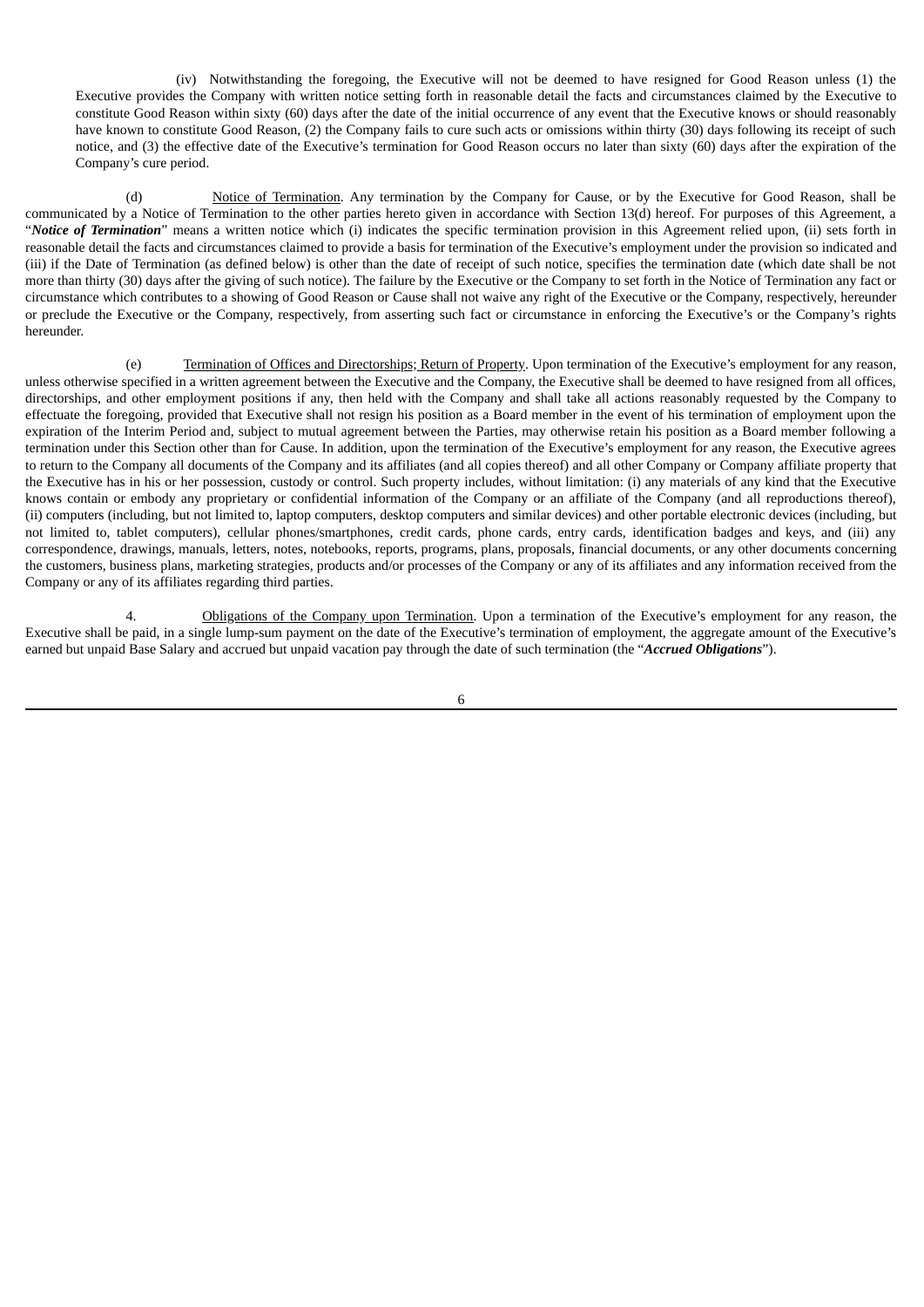(a) Without Cause or For Good Reason. If the Executive's employment with the Company as the non-interim President and CEO is terminated during the Employment Period (x) by the Company without Cause (other than by reason of the Executive's death or Disability or due to the expiration of the Employment Period) or (y) by the Executive for Good Reason (in either case, a "*Qualifying Termination*"), then following the Executive's Separation from Service (as defined below) (such date, the "*Date of Termination*"), in each case, subject to and conditioned upon compliance with Section 4(d) hereof, in addition to the Accrued Obligations:

(i) *Cash Severance*. The Company shall continue to pay to the Executive the sum of (A) the Executive's Base Salary in effect on the Date of Termination and (B) the Target Bonus for the year in which the Date of Termination occurs during the period beginning on the Date of Termination and ending on the 12-month anniversary of the Date of Termination (the "*Severance Period*") in installments in accordance with the Company's normal payroll practices for executive salaries generally as of the Date of Termination, but no less often than monthly;

(ii) *COBRA*. The Company will pay the Executive a lump sum in cash, within 60 days following the Date of Termination, an amount equal to twelve (12) times the Company's monthly charge in effect on the Date of Termination for continuation of coverage under the Company's group health plan for the type of coverage in effect for the Executive (e.g., family coverage) on the Date of Termination.

(iii) *Change in Control.* Notwithstanding the foregoing, if the Qualifying Termination occurs within the 12-month period following a Change in Control or within the 3-month period prior to a Change in Control, as defined in the Equity Plan (and such Change in Control constitutes a "change in control event" as defined in Treasury Regulations Section 1.409A-3(i)(5)), then in lieu of the foregoing payments set forth in Section 4(a)(i), the Company shall pay to the Executive in a lump sum in cash, on the first payroll date following the date the Release (as defined below) becomes irrevocable in accordance with its terms following the Date of Termination or, if later, the effective date of the Change in Control, an amount equal to the sum of (x) 18-months of Executive's Base Salary in effect on the Date of Termination, (y) 1.5 times the Executive's Target Bonus for the year in which the Date of Termination occurs, and (z) eighteen (18) times the Company's monthly charge in effect on the Date of Termination for continuation of coverage under the Company's group health plan for the type of coverage in effect for the Executive (e.g., family coverage) on the Date of Termination. In addition, unless otherwise explicitly set forth in any award agreement, any unvested equity awards outstanding immediately prior to the Date of Termination shall automatically become fully vested and exercisable (as applicable).

Notwithstanding the foregoing, it shall be a condition to the Executive's right to receive the amounts provided for in Sections  $4(a)(i)$ ,  $4(a)(ii)$  and  $4(a)$ (iii) hereof that the Executive execute and deliver to the Company an effective release of claims in substantially the form attached hereto as Exhibit B (the "*Release*"), which the Company shall provide to the Executive within seven (7) days following the Date of Termination, within twenty-one (21) days (or, to the extent required by law, forty-five (45) days) following the Date of Termination and that the Executive not revoke such Release during any applicable revocation period.

(b) For Cause or Without Good Reason Termination. If the Company terminates the Executive's employment for Cause or the Executive terminates the Executive's employment without Good Reason, the Company shall pay to the Executive the Accrued Obligations in cash within thirty (30) days after the Date of Termination (or by such earlier date as may be required by applicable law), and the Executive shall have no further rights hereunder.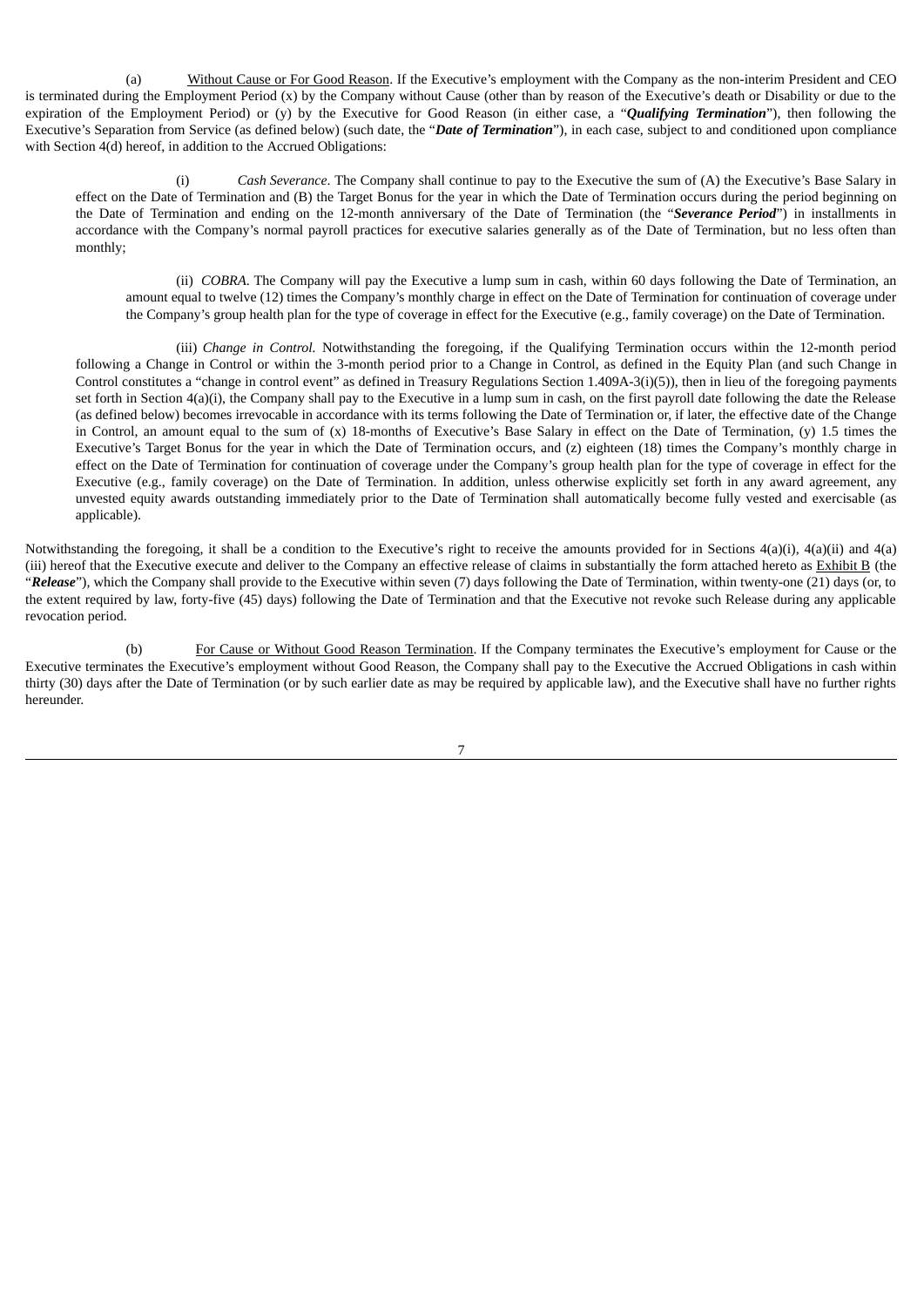(c) Six-Month Delay. Notwithstanding anything to the contrary in this Agreement, no compensation or benefits, including without limitation any severance payments or benefits payable under Section 4 hereof, shall be paid to the Executive during the six (6)-month period following the Executive's "separation from service" from the Company (within the meaning of Section 409A, a "*Separation from Service*") if the Company determines that paying such amounts at the time or times indicated in this Agreement would be a prohibited distribution under Section 409A(a)(2)(B)(i) of the Code. If the payment of any such amounts is delayed as a result of the previous sentence, then on the first day of the seventh month following the date of Separation from Service (or such earlier date upon which such amount can be paid under Section 409A without resulting in a prohibited distribution, including as a result of the Executive's death), the Company shall pay the Executive a lump-sum amount equal to the cumulative amount that would have otherwise been payable to the Executive during such period.

(d) Exclusive Benefits. Except as expressly provided in this Section 4 and subject to Section 5 hereof, the Executive shall not be entitled to any additional payments or benefits upon or in connection with the Executive's termination of employment.

5. Non-Exclusivity of Rights. Amounts which are vested benefits or which the Executive is otherwise entitled to receive under any plan, policy, practice or program of or any contract or agreement with the Company at or subsequent to the Date of Termination shall be payable in accordance with such plan, policy, practice or program or contract or agreement except as explicitly modified by this Agreement.

#### 6. Excess Parachute Payments, Limitation on Payments.

(a) Best Pay Cap. Notwithstanding any other provision of this Agreement, in the event that any payment or benefit received or to be received by the Executive (including any payment or benefit received in connection with a termination of the Executive's employment, whether pursuant to the terms of this Agreement or any other plan, arrangement or agreement) (all such payments and benefits, including the payments and benefits under Section 4 hereof, being hereinafter referred to as the "*Total Payments*") would be subject (in whole or part), to the excise tax imposed under Section 4999 of the Code (the "*Excise Tax*"), then, after taking into account any reduction in the Total Payments provided by reason of Section 280G of the Code in such other plan, arrangement or agreement, the cash severance payments under this Agreement shall first be reduced, and the noncash severance payments hereunder shall thereafter be reduced, to the extent necessary so that no portion of the Total Payments is subject to the Excise Tax but only if (i) the net amount of such Total Payments, as so reduced (and after subtracting the net amount of federal, state and local income taxes on such reduced Total Payments and after taking into account the phase out of itemized deductions and personal exemptions attributable to such reduced Total Payments) is greater than or equal to (ii) the net amount of such Total Payments without such reduction (but after subtracting the net amount of federal, state and local income taxes on such Total Payments and the amount of Excise Tax to which the Executive would be subject in respect of such unreduced Total Payments and after taking into account the phase out of itemized deductions and personal exemptions attributable to such unreduced Total Payments).

(b) Certain Exclusions. For purposes of determining whether and the extent to which the Total Payments will be subject to the Excise Tax, (i) no portion of the Total Payments the receipt or enjoyment of which the Executive shall have waived at such time and in such manner as not to constitute a "payment" within the meaning of Section 280G(b) of the Code shall be taken into account; (ii) no portion of the Total Payments shall be taken into account which, in the written opinion of an independent, nationally recognized accounting or consulting firm (the "*Independent Advisors*") selected by the Company, does not constitute a "parachute payment" within the meaning of Section 280G(b)(2) of the Code (including by reason of Section 280G(b)(4)(A) of the Code) and, in calculating the Excise Tax, no portion of such Total Payments shall be taken into account which, in the opinion of the Independent Advisors, constitutes reasonable compensation for services actually rendered, within the meaning of Section 280G(b)(4)(B) of the Code, in excess of the "base amount" (as defined in Section 280G(b)(3) of the Code) allocable to such reasonable compensation; and (iii) the value of any noncash benefit or any deferred payment or benefit included in the Total Payments shall be determined by the Independent Advisors in accordance with the principles of Sections 280G(d)(3) and (4) of the Code.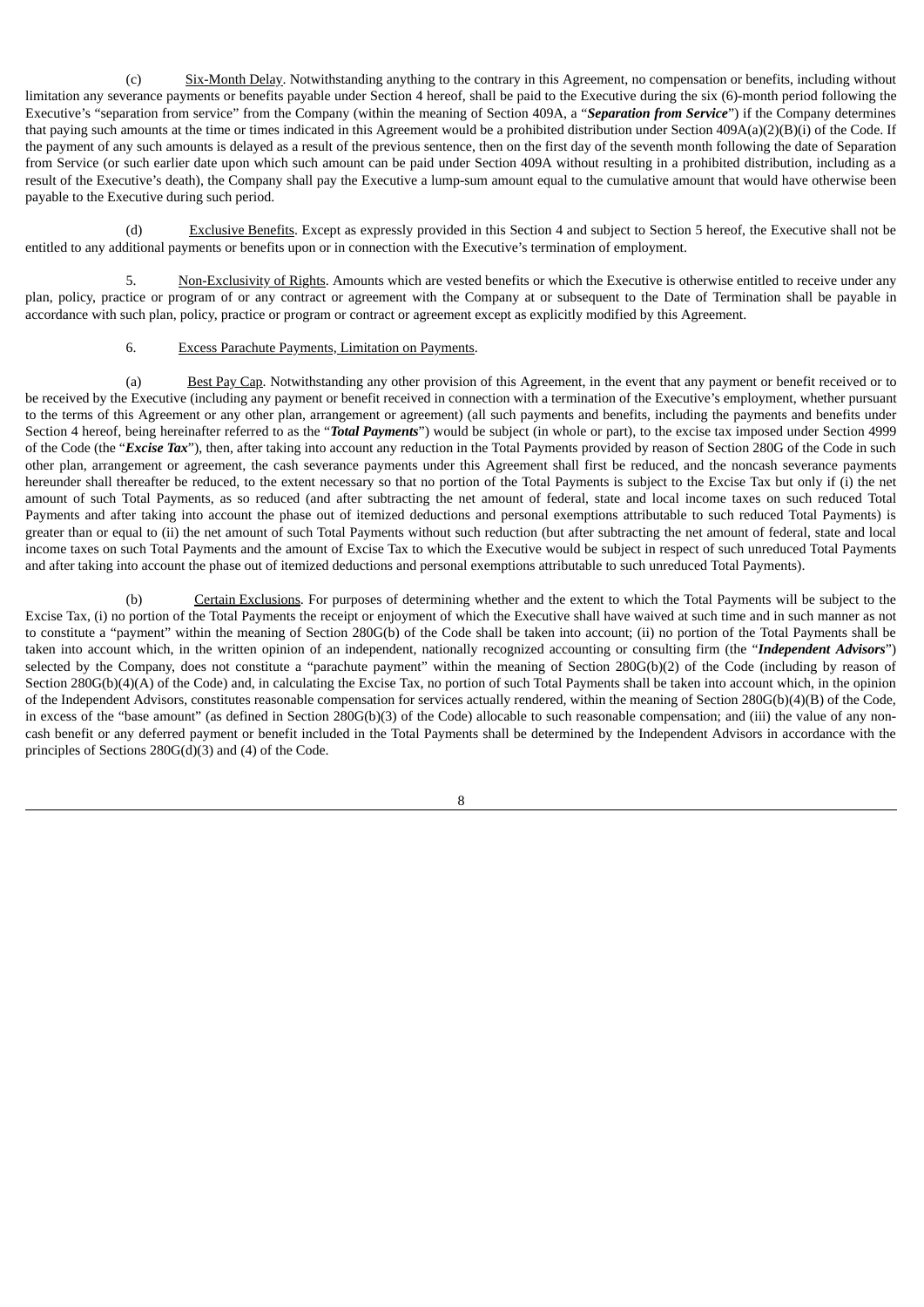# 7. Nondisclosure and Nonuse of Confidential Information.

(a) The Executive's employment creates a relationship of confidence and trust between the Company and the Executive with respect to any information that is applicable to the business of the Company or the affiliates, any information that is otherwise used, developed or obtained by the Company or any affiliate in connection with its business and any information that is applicable to the business of any client, customer or other commercial partner of the Company or the affiliates, which may be made known to the Executive or learned by the Executive in such context during the period of his employment with the Company. All such information, whether oral or written, has commercial value in the business in which the Company is engaged and is referred to herein as "*Confidential Information*".

The Company owns all right, title and interest in and to all Confidential Information. The Executive hereby assigns to the Company all right, title and interest that he may have acquired or hereafter may acquire in all Confidential Information. The Executive shall, at all times, both during the Employment Period and after the termination of the Employment Period, keep in confidence and trust all Confidential Information and the Executive shall not use or disclose any Confidential Information except as may be necessary in the ordinary course of performing his duties as an employee of the Company. Upon termination of the Employment Period, or at any time upon the request of the Company before such termination, the Executive shall promptly (but no later than five (5) days after the earlier of such termination or such request) destroy or deliver to the Company, at the Company's option, all Confidential Information in the Executive's control or possession and a written certification of the Executive's compliance with such obligations.

(c) the Executive hereby represents and warrants to the Company that neither his performance of the terms of this Agreement nor his employment with the Company will breach or conflict with any agreement, understanding, policy or other arrangement that he is a party to or otherwise subject to or bound by (including, without limitation, any such agreement, understanding, policy or arrangement (i) relating to nondisclosure or nonuse of proprietary information, knowledge or data or (ii) that otherwise assigns, licenses or otherwise transfers any interest in or to any Company Innovation (as defined below) to person or entity other than the Company). The Executive shall not disclose to the Company or otherwise use any confidential or proprietary information or material belonging to any other person or entity.

(d) Notice of Immunity Under the Economic Espionage Act of 1996, as amended by the Defend Trade Secrets Act of 2016 ("*DTSA*"). Notwithstanding any other provision of this Agreement:

(e) the Executive will not be held criminally or civilly liable under any federal or state trade secret law for any disclosure of a trade secret that: (A) is made: (1) in confidence to a federal, state, or local government official, either directly or indirectly, or to an attorney; and (2) solely for the purpose of reporting or investigating a suspected violation of law; or (B) is made in a complaint or other document that is filed under seal in a lawsuit or other proceeding.

(f) If the Executive files a lawsuit for retaliation by the Company for reporting a suspected violation of law, the Executive may disclose the Company's trade secrets to the Executive's attorney and use the trade secret information in the court proceeding if the Executive: (A) files any document containing the trade secret under seal; and (B) does not disclose the trade secret, except pursuant to court order.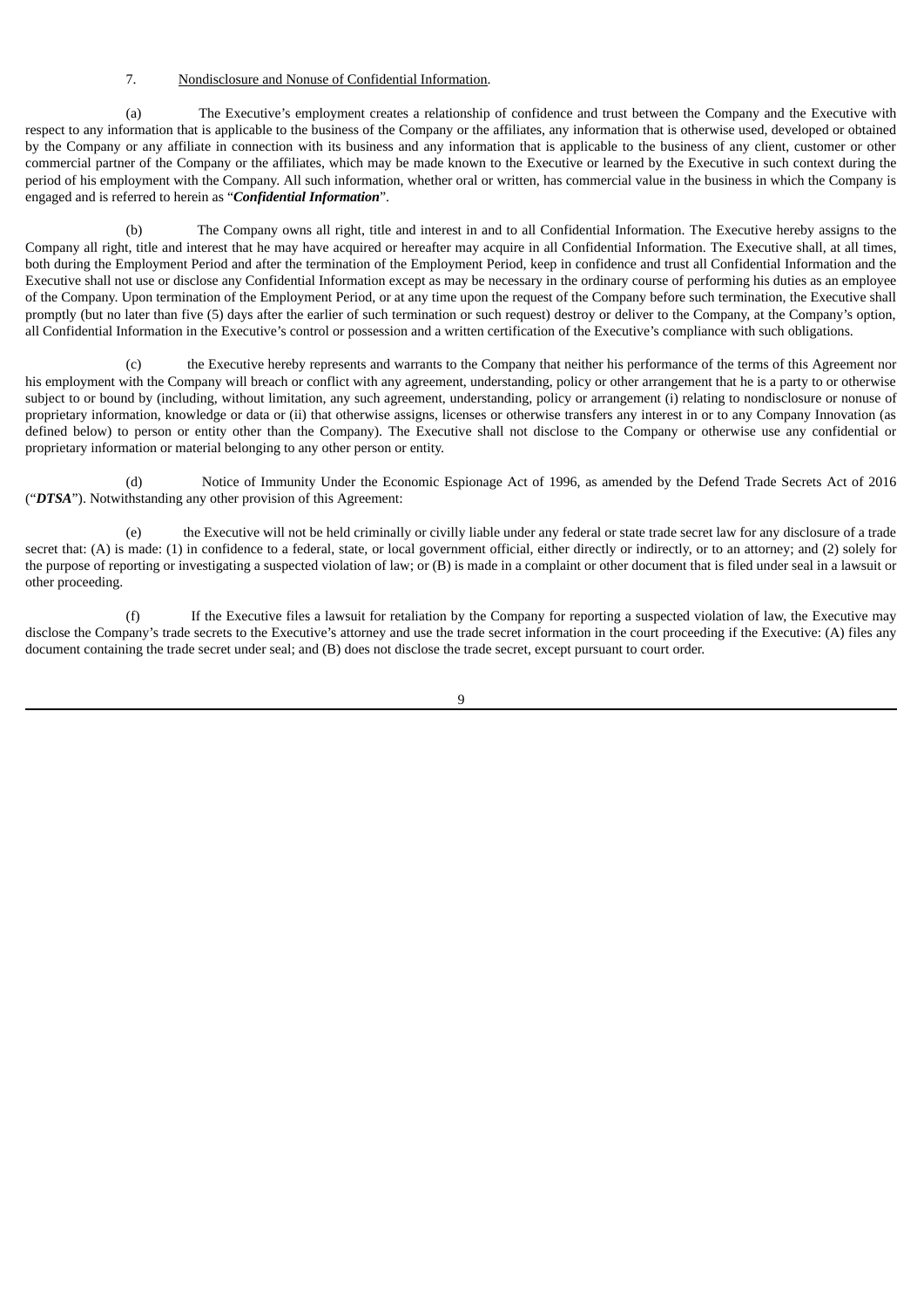(g) the Executive shall (i) comply with all Company security policies and procedures as in force from time to time including, without limitation, those regarding computer equipment, telephone systems, voicemail systems, facilities access, monitoring, key cards, access codes, Company intranet, internet, social media and instant messaging systems, e-mail systems, document storage systems, software licenses, data security, encryption, firewalls and passwords (the "*Facilities and Information Technology Resources*"); (ii) not access or use any Facilities and Information Technology Resources except as authorized by the Company; and (iii) not access or use any Facilities and Information Technology Resources in any manner after the termination of the Executive's employment by the Company, whether termination is voluntary or involuntary.

## 8. Inventions and Proprietary Rights.

(a) the Executive represents and warrants to the Company that he does not have any right, title or interest in or to any Innovation (as defined below) applicable to the business of the Company or relating in any way to the Company's business or demonstrably anticipated research and development or business that were conceived, reduced to practice, created, derived, developed or made by the Executive prior to the date hereof.

(b) the Executive hereby agrees promptly to disclose and describe to the Company, and the Executive hereby assigns to the Company all right, title and interest in and to, each of the Innovations and all associated intellectual property rights that the Executive may solely or jointly conceive, reduce to practice, create, derive, develop or make during the period of his employment with the Company that (i) relate to the Company's or any affiliate's business or actual or demonstrably anticipated research or development, (ii) were developed on any amount of the Company's or any affiliate's time or with the use of any of the Company's or any affiliate's materials, equipment, supplies, facilities or information or (iii) resulted from any work that the Executive performed for the Company or any affiliate (collectively, the "*Company Innovations*"). the Executive further acknowledges and agrees that all Company Innovations, including, without limitation, any computer programs, programming documentation, and other works of authorship, are "works made for hire" for purposes of the Company's rights under copyright laws and the Executive hereby assigns to the Company any and all right, title and interest that the Executive may have acquired or may hereafter acquire in such Company Innovations. Any assignment of copyright hereunder includes all rights of paternity, integrity, disclosure and withdrawal and any other rights that may be known as or referred to as "moral rights" (collectively "*Moral Rights*"). To the extent that such Moral Rights cannot be assigned under applicable law and to the extent the following is allowed by the laws in the various countries where Moral Rights exist, the Executive hereby waives such Moral Rights and consents to any action of the Company and the affiliates that would violate such Moral Rights in the absence of such consent. The Executive shall confirm any such waivers and consents from time to time as requested by the Company. To the extent that any right, title or interest in or to any Company Innovation cannot be assigned by the Executive to the Company, the Executive hereby grants to the Company an exclusive, royalty-free, transferable, irrevocable, worldwide license (with rights to sublicense through multiple tiers of sublicensees) to practice such non-assignable right, title or interest. To the extent that any right, title or interest in or to any Company Innovation can be neither assigned nor licensed by the Executive to the Company, the Executive hereby irrevocably waives and agrees never to assert such nonassignable and non-licensable right, title or interest against the Company, any affiliate or any of their successors in interest to such non-assignable and nonlicensable rights.

(c) the Executive recognizes that Innovations and Confidential Information relating to his activities while working for the Company and conceived, reduced to practice, created, derived, developed or made by the Executive, alone or with others, within six (6) months after termination of his employment with the Company may have been conceived, reduced to practice, created, derived, developed or made, as applicable, in significant part while employed by the Company. Accordingly, the Executive agrees that such Innovations and Confidential Information shall be presumed to have been conceived, reduced to practice, created, derived, developed or made, as applicable, during his employment with the Company and shall be assigned to the Company unless and until the Executive has established the contrary by written evidence satisfying the clear and convincing standard of proof.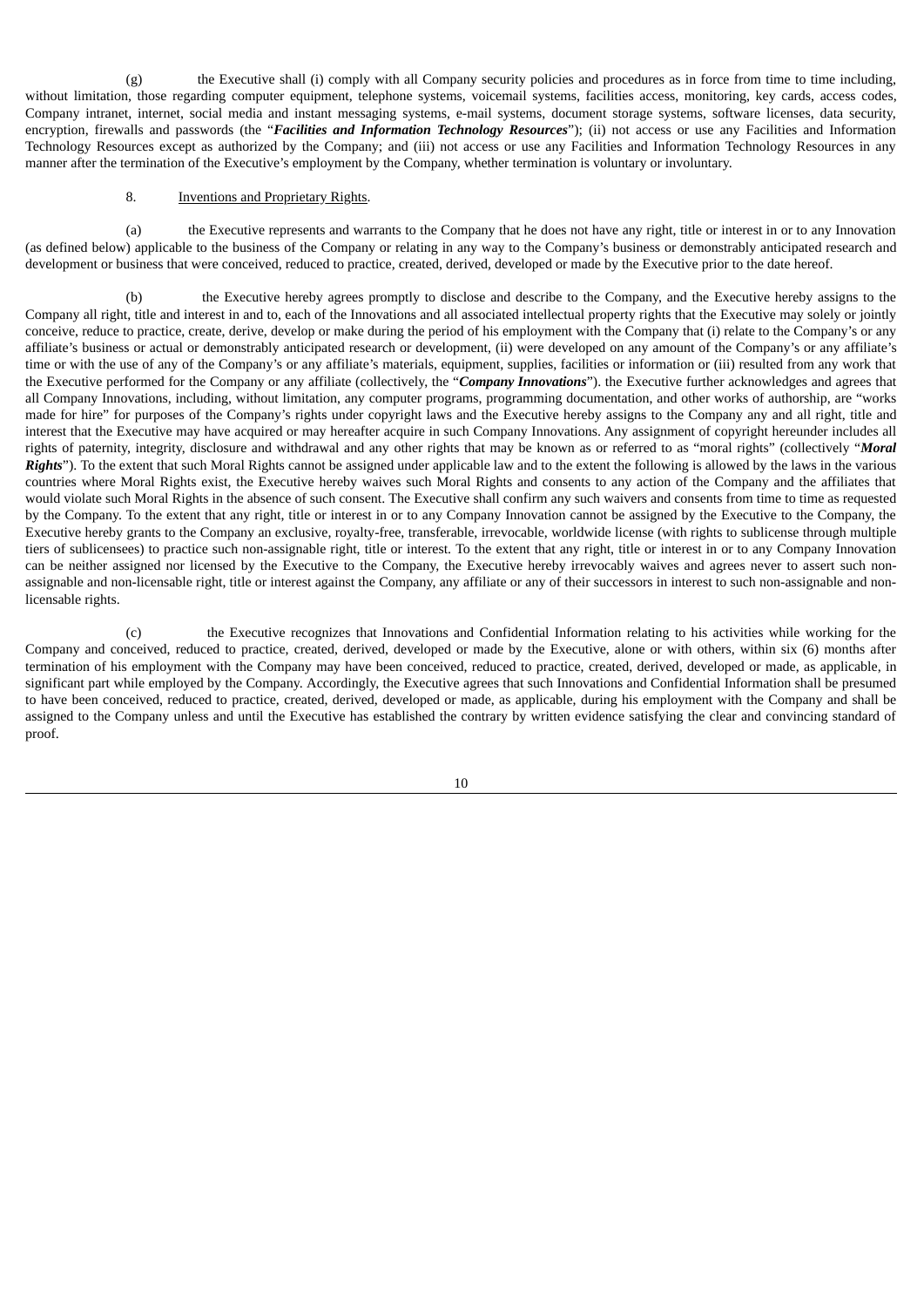(d) the Executive shall perform, during and after his employment with the Company, all acts deemed necessary or desirable by the Company to permit and assist the Company, at the Company's expense, in obtaining and enforcing the full benefits, enjoyment, rights and title throughout the world in the Confidential Information and Innovations assigned or licensed to, or whose rights are irrevocably waived and shall not be asserted against, the Company and the affiliates under this Agreement. Such acts may include, but are not limited to, execution of documents and assistance or cooperation (i) in the filing, prosecution, registration, and memorialization of assignment of any applicable patents, copyrights, mask works or other applications, (ii) in the enforcement of any applicable patents, copyrights, mask works, Moral Rights, trade secrets or other rights, and (iii) in other legal proceedings related to the Confidential Information or Innovations.

(e) In the event that the Company is unable for any reason to secure the Executive's signature to any document required to file, prosecute, register, or memorialize the assignment of any patent, copyright, mask work or other applications or to enforce any patent, copyright, mask work, Moral Right, trade secret or other right under any Confidential Information (including improvements thereof) or any Innovations (including derivative works, improvements, renewals, extensions, continuations, divisionals, continuations in part, continuing patent applications, reissues, and reexaminations thereof), the Executive hereby irrevocably designates and appoints the Company and the Company's duly authorized officers and agents as his agents and attorneys-in-fact to act for and on his behalf and instead of the Executive (i) to execute, file, prosecute, register and memorialize the assignment of any such application, (ii) to execute and file any documentation required for such enforcement and (iii) to do all other lawfully permitted acts to further the filing, prosecution, registration, memorialization of assignment, issuance, and enforcement of patents, copyrights, mask works, Moral Rights, trade secrets or other rights under the Confidential Information or Innovations, all with the same legal force and effect as if executed by the Executive.

(f) The term "*Innovations*" means all processes, improvements, inventions (whether or not protectable under patent laws), works of authorship, information fixed in any tangible medium of expression (whether or not protectable under copyright laws), moral rights, mask works, trademarks, trade names, trade dress, trade secrets, know-how, ideas (whether or not protectable under trade secret laws) and all other subject matter protectable under patent, copyright, moral right, mask work, trademark, trade secret or other laws and includes, without limitation, all new or useful art, combinations, designs, developments, modifications, derivative works, discoveries, formulae, techniques and all goodwill associated with any of the foregoing.

(g) The Executive hereby irrevocably consents to any and all uses and displays, by the Company and its affiliates, agents, representatives and licensees, of the Executive's name, voice, likeness, image, appearance, and biographical information in, on or in connection with any pictures, photographs, audio and video recordings, digital images, websites, television programs and advertising, other advertising and publicity, sales and marketing brochures, books, magazines, other publications, CDs, DVDs, tapes, and all other printed and electronic forms and media throughout the world, at any time during but not after the period of his employment by the Company, for all legitimate commercial and business purposes of the Company ("*Permitted Uses*") without further consent from or royalty, payment, or other compensation to the Executive. the Executive hereby forever waives and releases the Company and its directors, managing members, officers, employees and agents from any and all claims, actions, damages, losses, costs, expenses, and liability of any kind, arising under any legal or equitable theory whatsoever at any time during or after the period of his employment by the Company, arising directly or indirectly from the Company's and its affiliates', agents', representatives' and licensees' exercise of their rights in connection with any Permitted Uses.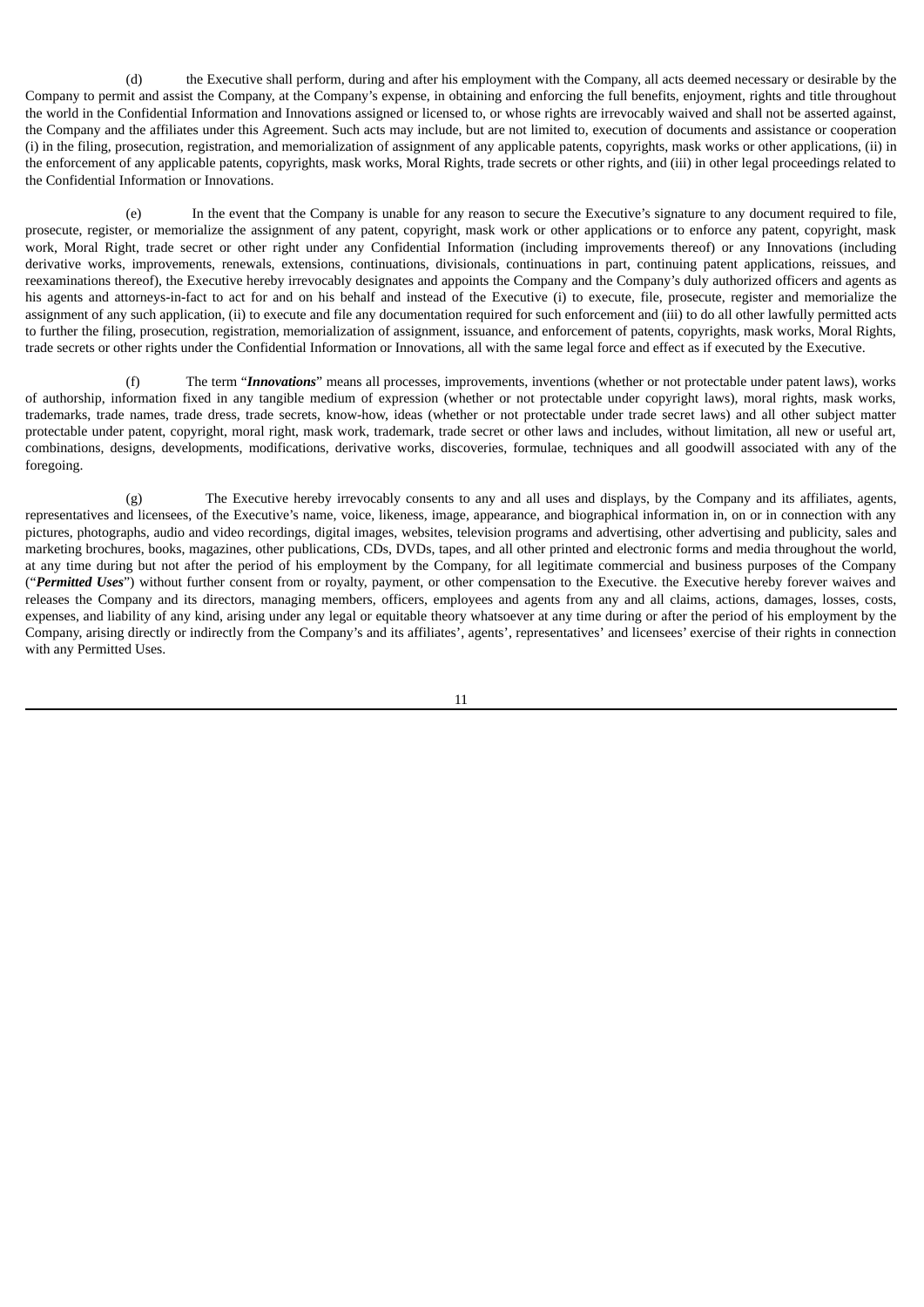# 9. Non-Compete; Non-Solicitation.

(a) The Executive acknowledges that, in the course of his employment with the Company and/or the Restricted Affiliates (as defined below), he has become familiar, or will become familiar, with trade secrets and with other confidential information concerning the Company and the Restricted Affiliates and that his services have been and will be of special, unique and extraordinary value to the Company and the Restricted Affiliates. the Executive understands that the following restrictions may limit his ability to earn a livelihood in a business similar to the business of the Company or any of the Restricted Affiliates, but he nevertheless believes that he will receive sufficient consideration and other benefits as an equity holder and an employee of the Company and as otherwise provided hereunder to clearly justify such restrictions which, in any event (given his education, skills and ability), the Executive does not believe would prevent him from otherwise earning a living. The Executive further understands that the provisions of Sections 7 through 9, inclusive, are reasonable and necessary to preserve the business of the Company and the Restricted Affiliates. "*Restricted Affiliate*" means any affiliate for which, during the twenty-four (24) month period preceding the Termination Date, the Executive served as an officer or director or the Executive provided any material services.

(b) In light of Section 9(a), the Executive agrees that while the Executive is employed by the Company, he shall not directly or indirectly own, manage, operate, control, finance or invest in, participate in, consult with, render services for, act as an officer, director, manager, partner, principal, agent, representative, contractor or advisor of or to, or in any manner engage in or be associated with, hold any interest in, be employed by or represent any other business competing with the businesses or the services or products of the Company or the Restricted Affiliates as such businesses and/or services or products exist or are in the process of being formed, developed or acquired as of the Termination Date. Nothing herein shall prohibit the Executive from being a passive owner of not more than one percent (1%) of the outstanding stock of any class of a corporation which is publicly traded, so long as the Executive has no active participation in the business of such corporation.

(c) Furthermore, in light of Section 9(a), the Executive agrees that:

(i) while the Executive is employed by the Company and for twelve (12) months thereafter, the Executive shall not directly or indirectly through another person or entity: (x) induce or attempt to induce any employee or independent contractor of the Company or any Restricted Affiliate to leave the employ of or engagement with the Company or such Restricted Affiliate, or in any way interfere with the relationship between the Company or any such Restricted Affiliate, on the one hand, and any employee or independent contractor thereof, on the other hand; or (y) hire or engage any person who was an employee or independent contractor of the Company until twelve months after such individual's relationship with the Company or any Restricted Affiliate has been terminated; provided, that hiring or engaging an employee or independent contractor who responded to an advertisement of job openings by use of newspapers, magazines, or other media not directed at individual prospective employees or independent contractors covered by this Section 9(c) shall not violate this Section 9(c)(i); provided, further, that, notwithstanding the foregoing, this Section 9(c)(i) shall not apply with respect to those employees or independent contractors who joined the Company or any Restricted Affiliate as a result of a pre-existing professional relationship with the Executive that was foundational to their current role with the Company or Restricted Affiliate and who are set forth on Exhibit C of this Agreement (which Exhibit C may be updated from time to time with the consent of the Company (such consent not to be unreasonably withheld)); and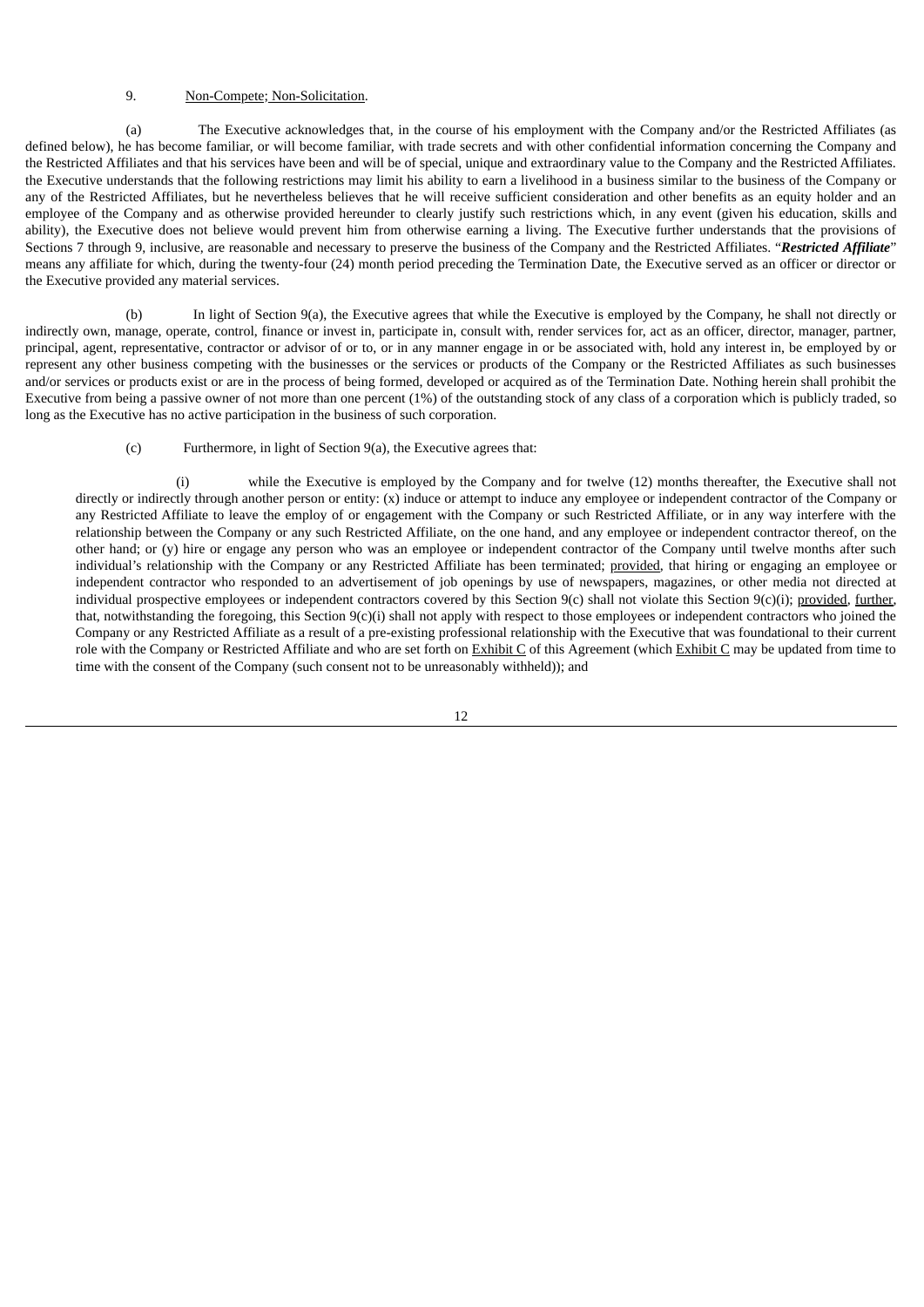(ii) while the Executive is employed by the Company, the Executive shall not directly or indirectly through another person or entity: (x) induce or attempt to induce any customer (it being understood that the term "customer" as used throughout this Agreement includes any person or entity that is receiving services from the Company or any Restricted Affiliate or that is directly or indirectly providing or referring business for the Company or any Restricted Affiliate), supplier, independent contractor, licensee or other business relation of the Company or any Restricted Affiliate to cease doing business with the Company or any Restricted Affiliate, or in any way interfere with the relationship between any such customer, supplier, independent contractor, licensee or business relation, on the one hand, and the Company or any Restricted Affiliate, on the other hand; or (y) solicit any customer of the Company or any Restricted Affiliate in order to offer products or services similar to those offered by the Company or any Restricted Affiliate.

(d) The Executive shall inform any prospective or future employer of any and all restrictions contained in Section 9 of this Agreement that have the potential to impact Executive's ability to perform the duties of the position for which he is being considered or hired and may provide such employer with a copy of such restrictions (but no other terms of this Agreement) prior to the commencement of that employment.

(e) If, at the time of enforcement of Section 9, a court holds that the restrictions stated herein are unreasonable under the circumstances then existing, the Executive and the Company agree that the maximum period, scope or geographical area reasonable under such circumstances shall be substituted for the stated period, scope or area so as to protect the Company to the greatest extent possible under applicable law from improper competition.

(f) In the event of any breach or violation by the Executive of any of the restrictions contained in Section 9, any time period specified herein shall abate during the time of any such breach or violation thereof and that portion remaining at the time of commencement of any such breach or violation shall not begin to run until such breach or violation has been cured in all respects.

10. Enforcement. Because the Executive's services are unique and because the Executive has access to Confidential Information and Company Innovations, the parties hereto agree that monetary damages alone would be an inadequate remedy for any breach of the provisions of Section 9 of this Agreement. Therefore, in the event of a breach or threatened breach of Section 9 of this Agreement, the Company or its successors or assigns may, in addition to other rights and remedies existing in their favor at law or in equity, apply to any court of competent jurisdiction for specific performance and/or injunctive or other relief in order to enforce, or prevent any violations of, the provisions hereof (without posting a bond or other security) or require the Executive to account for and pay over to the Company all compensation, profits, moneys, accruals, increments or other benefits derived from or received as a result of any transactions constituting a breach of the covenants contained in this Agreement, if and when final judgment of a count of competent jurisdiction is so entered against the Executive. The rights and remedies of the Company under this Agreement are not exclusive of or limited by any other rights or remedies which they may have, whether at law, in equity, by contract or otherwise, all of which shall be cumulative (and not alternative). Without limiting the generality of the foregoing, the rights and remedies of the Company under this Agreement, and the obligations and liabilities of the Executive under this Agreement, are in addition to their respective rights, remedies, obligations and liabilities under the laws of unfair competition, laws relating to misappropriation of trade secrets and all other laws, rules and regulations. No failure on the part of any person or entity to exercise any power, right, privilege or remedy under this Agreement, and no delay on the part of any person or entity in exercising any power, right, privilege or remedy under this Agreement, shall operate as a waiver of such power, right, privilege or remedy; and no single or partial exercise of any such power, right, privilege or remedy shall preclude any other or further exercise thereof or of any other power, right, privilege or remedy. No person or entity shall be deemed to have waived any claim arising out of this Agreement, or any power, right, privilege or remedy under this Agreement, unless the waiver of such claim, power, right, privilege or remedy is expressly set forth in a written instrument duly executed and delivered on behalf of such person or entity; and any such waiver shall not be applicable or have any effect except in the specific instance in which it is given.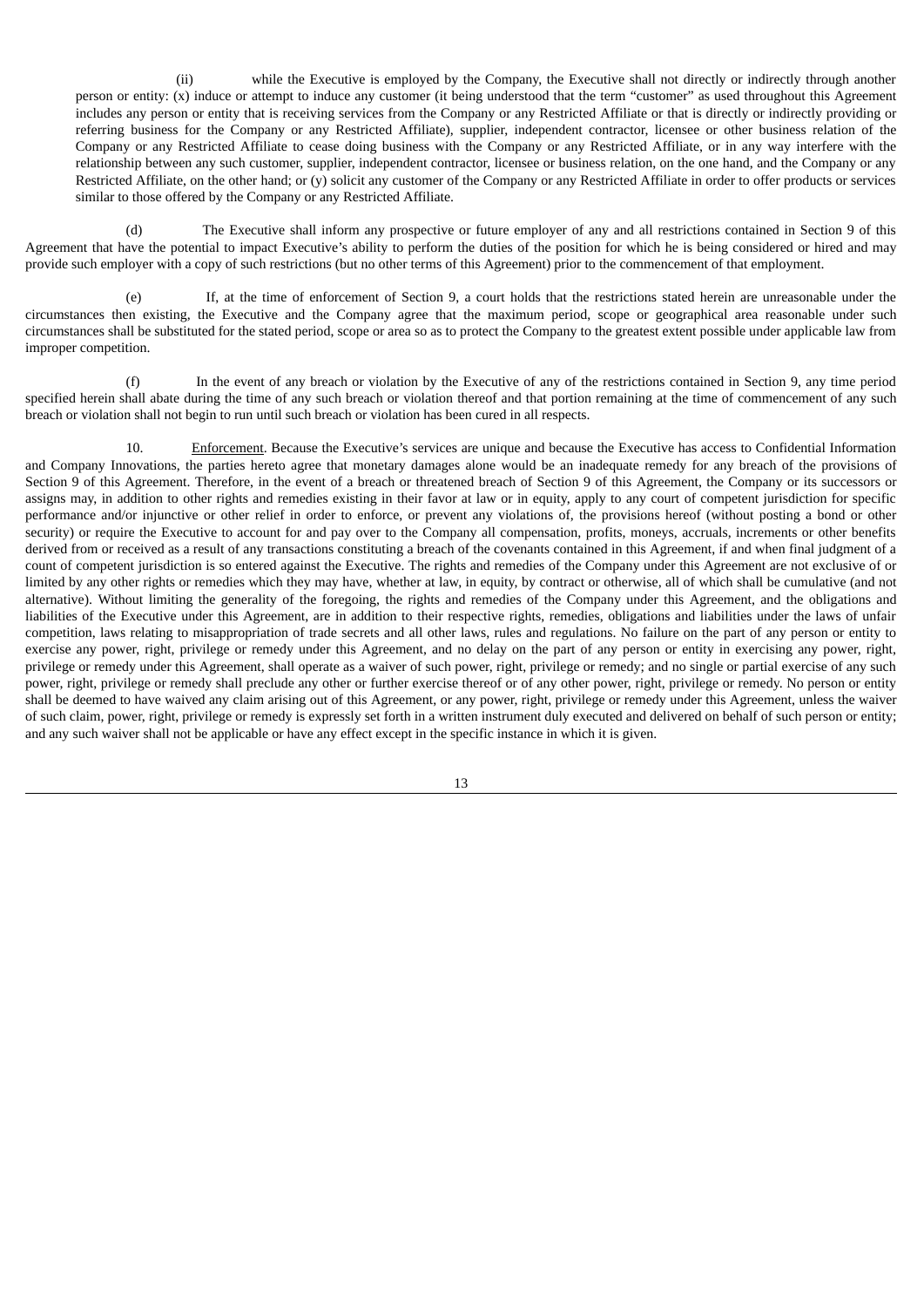11. Representations. The Executive hereby represents and warrants to the Company that (a) the Executive is entering into this Agreement voluntarily and that the performance of the Executive's obligations hereunder will not violate any agreement between the Executive and any other person, firm, organization or other entity, and (b) the Executive is not bound by the terms of any agreement with any previous employer or other party to refrain from competing, directly or indirectly, with the business of such previous employer or other party that would be violated by the Executive's entering into this Agreement and/or providing services to the Company pursuant to the terms of this Agreement.

12. Successors.

(a) This Agreement is personal to the Executive and, without the prior written consent of the Company, shall not be assignable by the Executive otherwise than by will or the laws of descent and distribution. This Agreement shall inure to the benefit of and be enforceable by the Executive's legal representatives.

(b) This Agreement shall inure to the benefit of and be binding upon the Company and its successors and assigns.

(c) The Company will require any successor (whether direct or indirect, by purchase, merger, consolidation or otherwise) to all or substantially all of the business and/or assets of the Company to assume and agree to perform this Agreement in the same manner and to the same extent that the Company would be required to perform it if no such succession had taken place. As used in this Agreement, "Company" shall mean the Company as hereinbefore defined and any successor to its business and/or assets as aforesaid which assumes and agrees to perform this Agreement by operation of law, or otherwise.

13. Miscellaneous.

(a) Governing Law. This Agreement shall be governed by and construed in accordance with the laws of the State of Maryland, without reference to principles of conflict of laws. The captions of this Agreement are not part of the provisions hereof and shall have no force or effect.

(b) Compensation Recovery Policy. Executive acknowledges and agrees that, to the extent the Company adopts any claw-back or similar policy pursuant to the Dodd-Frank Wall Street Reform and Consumer Protection Act or otherwise, and any rules and regulations promulgated thereunder, he shall take all action necessary or appropriate to comply with such policy (including, without limitation, entering into any further agreements, amendments or policies necessary or appropriate to implement and/or enforce such policy with respect to past, present and future compensation, as appropriate).

(c) Whistleblower Protections and Trade Secrets. Notwithstanding anything to the contrary contained herein, nothing in this Agreement prohibits Executive from reporting possible violations of federal law or regulation to any United States governmental agency or entity in accordance with the provisions of and rules promulgated under Section 21F of the Securities Exchange Act of 1934 or Section 806 of the Sarbanes-Oxley Act of 2002, or any other whistleblower protection provisions of state or federal law or regulation (including the right to receive an award for information provided to any such government agencies). Furthermore, in accordance with 18 U.S.C. § 1833, notwithstanding anything to the contrary in this Agreement: (i) Executive shall not be in breach of this Agreement, and shall not be held criminally or civilly liable under any federal or state trade secret law (A) for the disclosure of a trade secret that is made in confidence to a federal, state, or local government official or to an attorney solely for the purpose of reporting or investigating a suspected violation of law, or (B) for the disclosure of a trade secret that is made in a complaint or other document filed in a lawsuit or other proceeding, if such filing is made under seal; and (ii) if Executive files a lawsuit for retaliation by the Company for reporting a suspected violation of law, Executive may disclose the trade secret to Executive's attorney, and may use the trade secret information in the court proceeding, if Executive files any document containing the trade secret under seal, and does not disclose the trade secret, except pursuant to court order.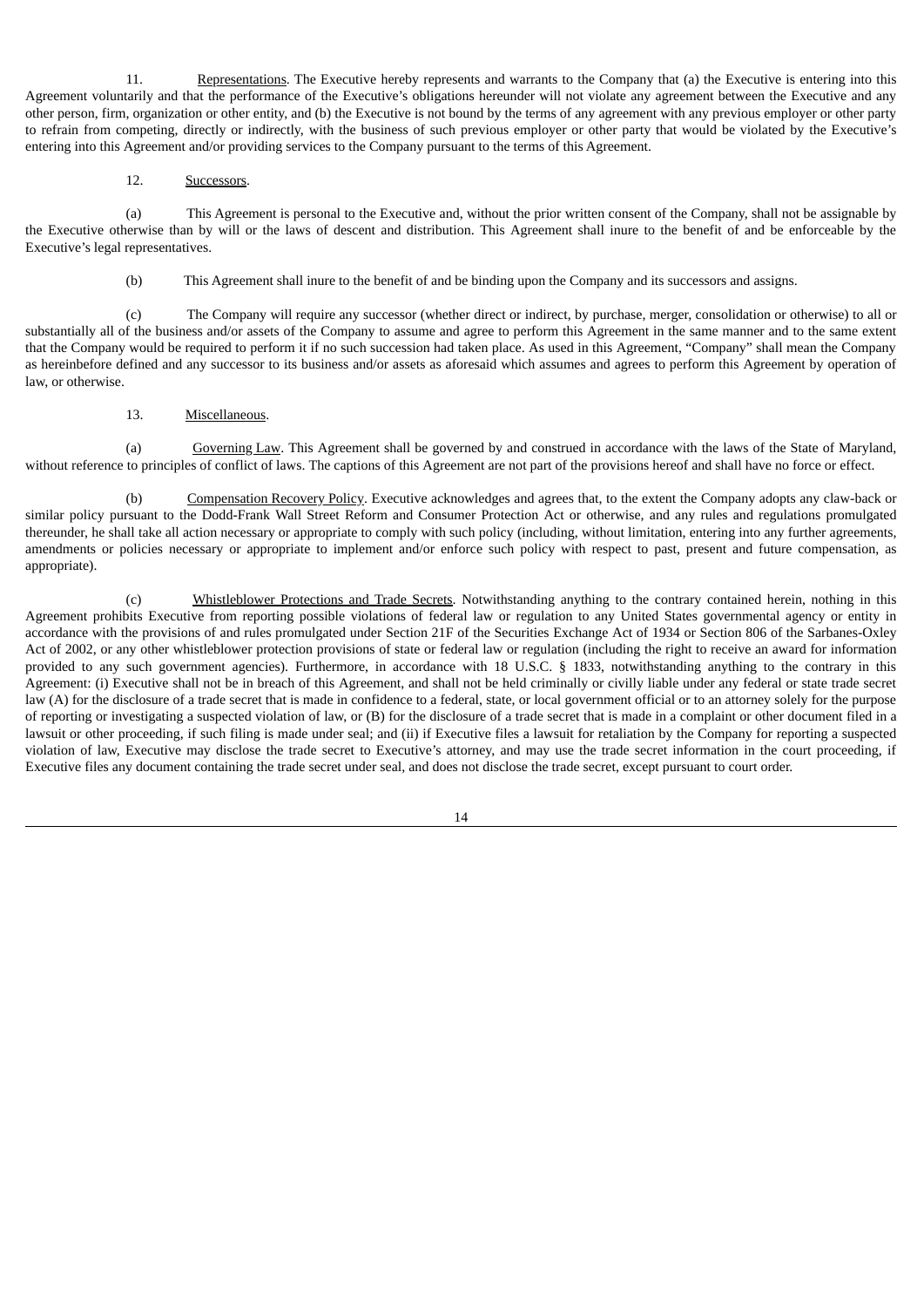(d) Notices. All notices and other communications hereunder shall be in writing and shall be given by hand delivery to the other party or by overnight delivery by FedEx or UPS, addressed as follows:

If to the Executive: at the Executive's most recent address on the records of the Company

With a copy to:

Kilpatrick Townsend & Stockton LLP 1100 Peachtree Street, Suite 2800 Atlanta, GA 30309 Attention Mick Cochran and Diane Prucino

If to the Company:

Aziyo Biologics, Inc. 12510 Prosperity Drive Suite 1-370 Silver Spring, MD 20904 Attention: Board of Directors

with a copy to:

Latham & Watkins LLP 885 Third Avenue New York, NY 10022-4802 Attn: Wesley Holmes and Rifka Singer

or to such other address as either party shall have furnished to the other in writing in accordance herewith. Notice and communications shall be effective when actually received by the addressee.

(e) Sarbanes-Oxley Act of 2002. Notwithstanding anything herein to the contrary, if the Company determines, in its good faith judgment, that any transfer or deemed transfer of funds hereunder is likely to be construed as a personal loan prohibited by Section 13(k) of the Securities Exchange Act of 1934, as amended, and the rules and regulations promulgated thereunder (the "*Exchange Act*"), then such transfer or deemed transfer shall not be made to the extent necessary or appropriate so as not to violate the Exchange Act and the rules and regulations promulgated thereunder.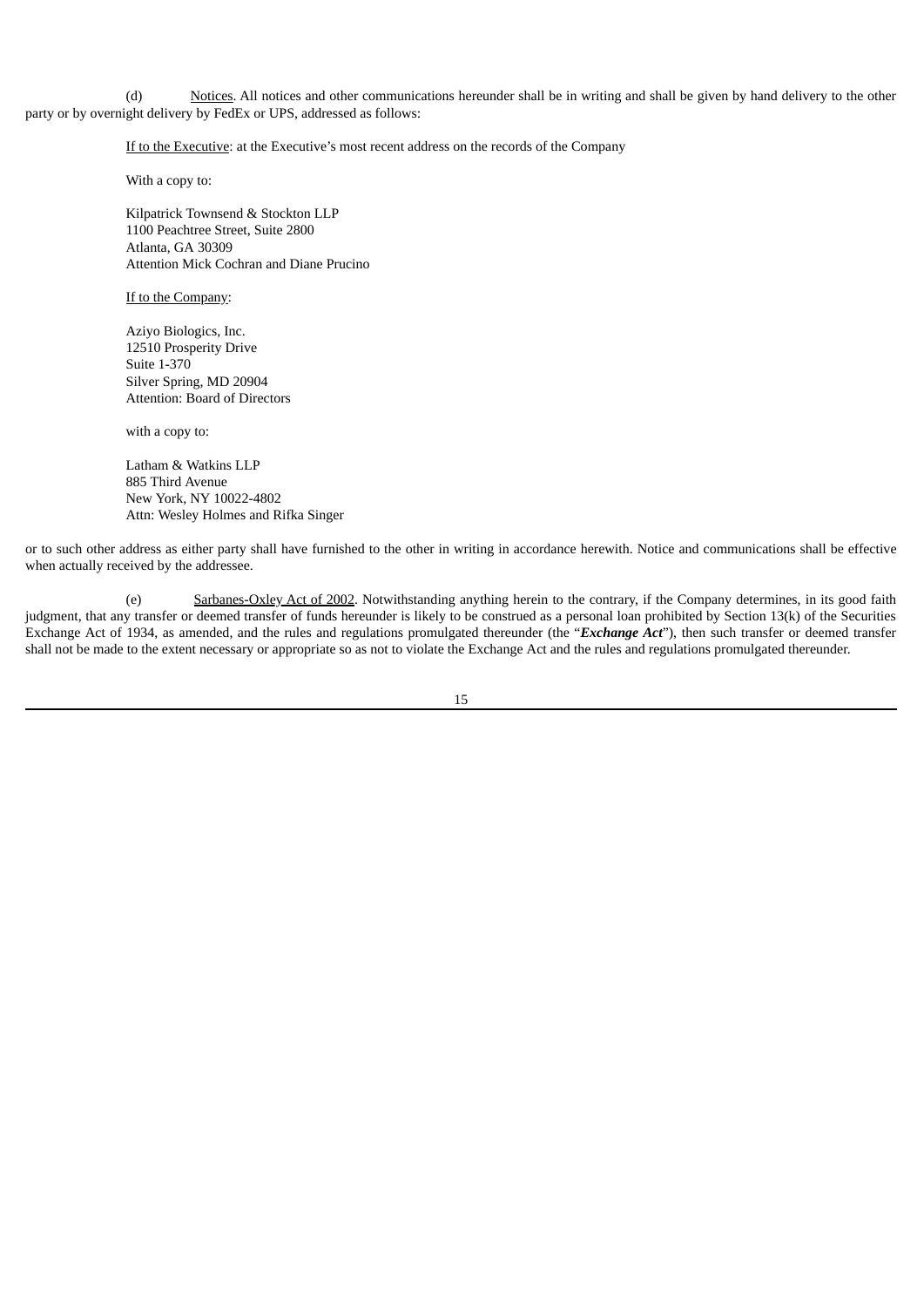# (f) Section 409A of the Code.

(i) To the extent applicable, this Agreement shall be interpreted in accordance with Section 409A of the Code and Department of Treasury regulations and other interpretive guidance issued thereunder (together, "*Section 409A*"). This Agreement shall be interpreted and administered to maximize the exemptions from Section 409A and, to the extent this Agreement provides for deferred compensation subject to Section 409A, to comply with Section 409A and to avoid the imposition of tax, interest and/or penalties upon the Executive under Section 409A. Notwithstanding any provision of this Agreement to the contrary, if the Company determines that any compensation or benefits payable under this Agreement may be subject to Section 409A, the Company shall work in good faith with the Executive to adopt such amendments to this Agreement or adopt other policies and procedures (including amendments, policies and procedures with retroactive effect), or take any other actions, that the Company determines are necessary or appropriate to avoid the imposition of taxes under Section 409A, including without limitation, actions intended to (i) exempt the compensation and benefits payable under this Agreement from Section 409A, and/or (ii) comply with the requirements of Section 409A; provided*,* however, that this Section 10(d) shall not create an obligation on the part of the Company to adopt any such amendment, policy or procedure or take any such other action, nor shall the Company have any liability for failing to do so.

(ii) Any right to a series of installment payments pursuant to this Agreement is to be treated as a right to a series of separate payments. To the extent permitted under Section 409A, any separate payment or benefit under this Agreement or otherwise shall not be deemed "nonqualified deferred compensation" subject to Section 409A to the extent provided in the exceptions in Treasury Regulation Section 1.409A-1(b)(4), Section 1.409A-1(b)(9) or any other applicable exception or provision of Section 409A. To the extent necessary to comply with Section 409A, in no event may the Executive, directly or indirectly, designate the taxable year of payment. In particular, any payments subject to Section 409A that are subject to execution of a waiver and release which may be executed and/or revoked in a calendar year following the calendar year in which the payment event (such as termination of employment) occurs shall commence payment only in the calendar year in which the consideration period or, if applicable, release revocation period ends, as necessary to comply with Section 409A. All payments of nonqualified deferred compensation subject to Section 409A to be made upon a termination of employment under this Agreement may only be made upon Employee's "separation from service" from the Company (within the meaning of Section 409A, a "Separation from Service").

(iii) To the extent that any payments or reimbursements provided to the Executive under this Agreement are deemed to constitute compensation to the Executive to which Treasury Regulation Section 1.409A-3(i)(1)(iv) would apply, subject to any shorter period of time provided in any Company expense reimbursement policy or in this Agreement, such amounts shall be paid or reimbursed reasonably promptly, but not later than December 31 of the year following the year in which the expense was incurred. Any such amount eligible for payment or reimbursement in one year shall not affect the amount eligible for payment or reimbursement in any other taxable year, and the Executive's right to such payments or reimbursement of any such expenses shall not be subject to liquidation or exchange for any other benefit.

(g) Severability. The invalidity or unenforceability of any provision of this Agreement shall not affect the validity or enforceability of any other provision of this Agreement.

(h) Withholding. The Company may withhold from any amounts payable under this Agreement such federal, state, or local taxes as shall be required to be withheld pursuant to any applicable law or regulation.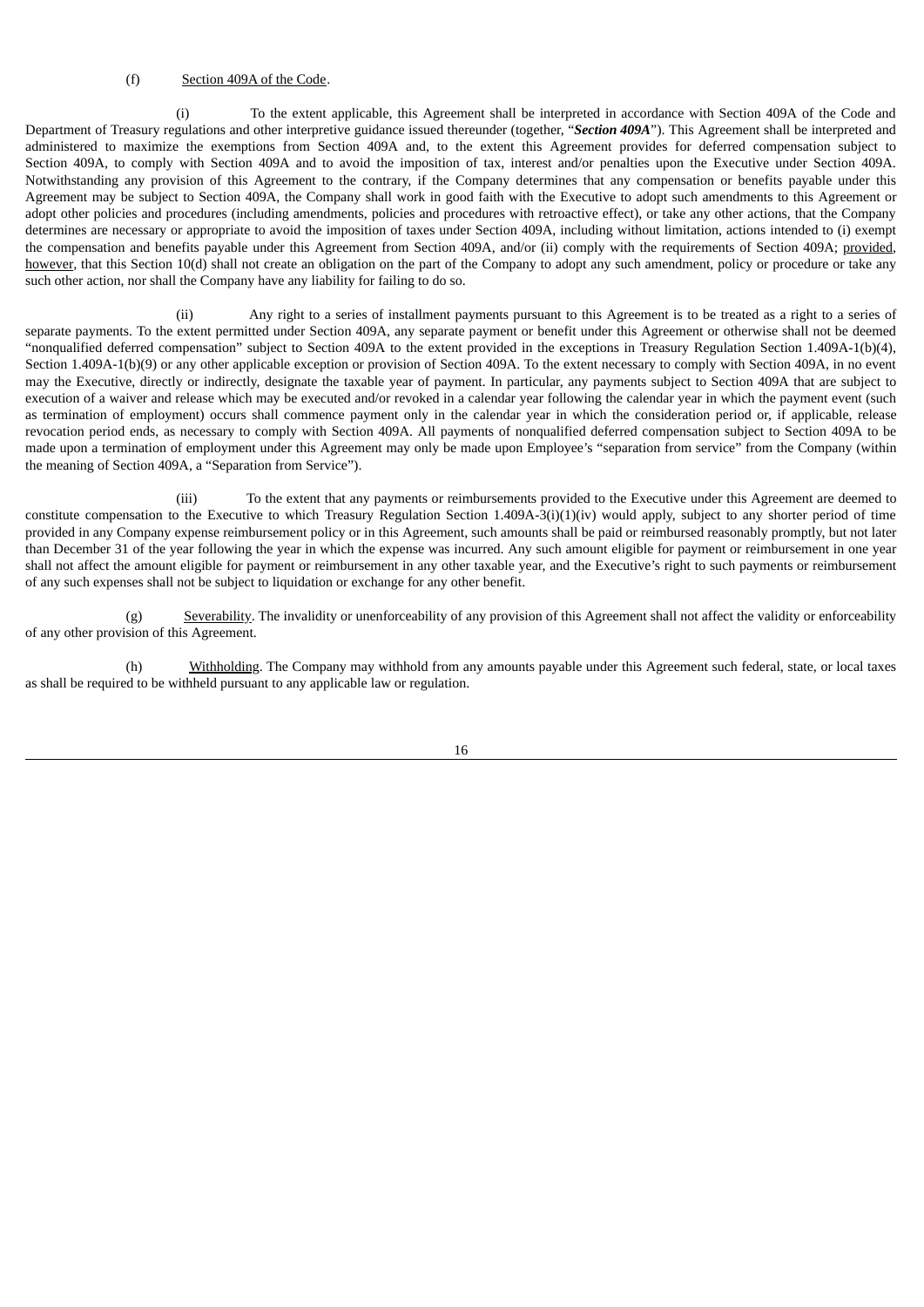(i) No Waiver. The Executive's or the Company's failure to insist upon strict compliance with any provision of this Agreement or the failure to assert any right the Executive or the Company may have hereunder, including, without limitation, the right of the Executive to terminate employment for Good Reason pursuant to Section 3(c) hereof, shall not be deemed to be a waiver of such provision or right or any other provision or right of this Agreement.

(j) Entire Agreement. As of the Effective Date, this Agreement constitutes the final, complete and exclusive agreement between the Executive and the Company with respect to the subject matter hereof and replaces and supersedes any and all other agreements, offers or promises, whether oral or written, by any member of the Company and its subsidiaries or affiliates, or representative thereof, including without limitation Prior Agreement.

(k) Amendment. No amendment or other modification of this Agreement shall be effective unless made in writing and signed by the parties hereto.

(l) Counterparts. This Agreement and any agreement referenced herein may be executed simultaneously in two or more counterparts, each of which shall be deemed an original but which together shall constitute one and the same instrument.

# [**SIGNATURES APPEAR ON FOLLOWING PAGE**]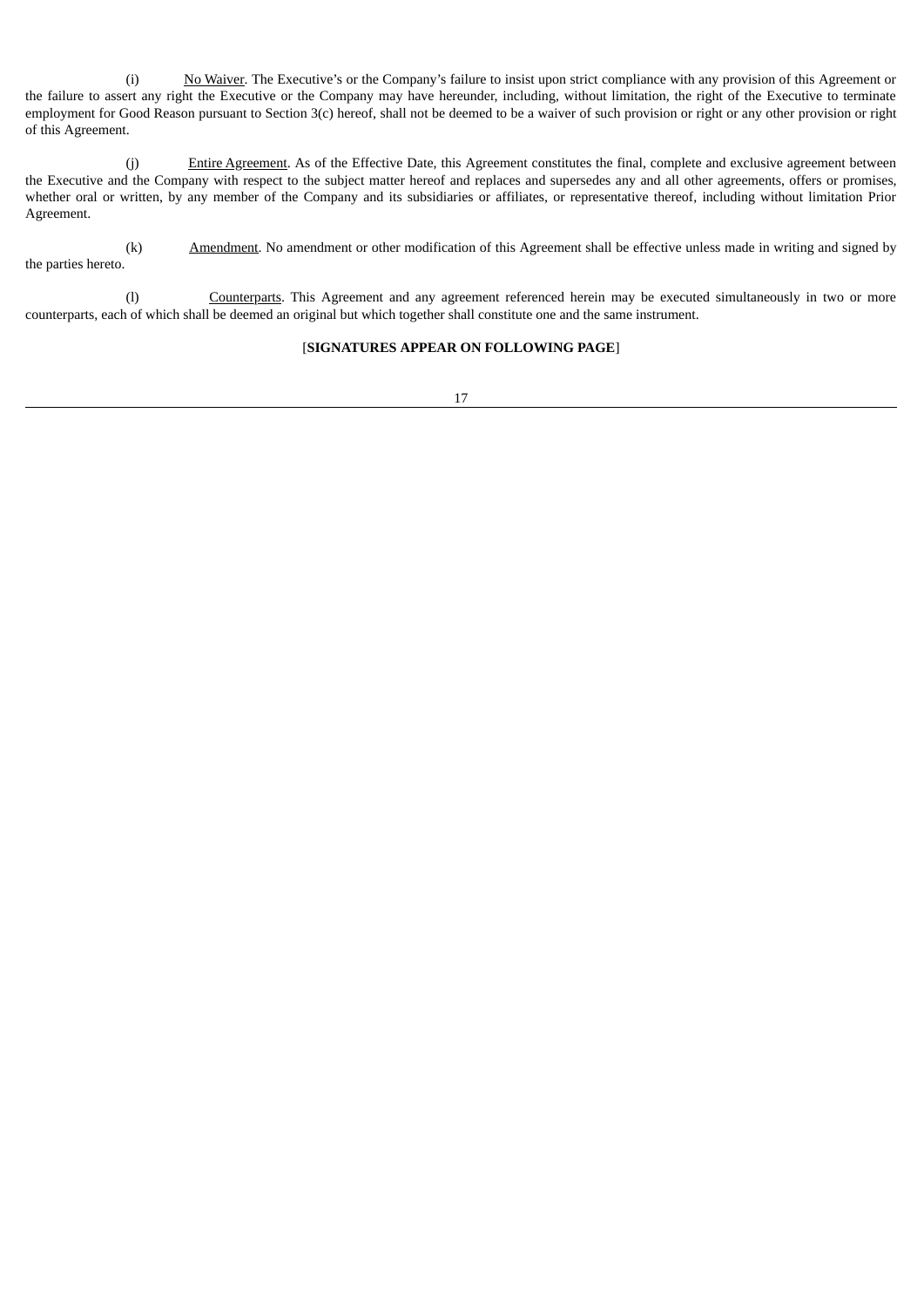IN WITNESS WHEREOF, the Executive has hereunto set the Executive's hand and, pursuant to the authorization from the Board, the Company has caused these presents to be executed in its name on its behalf, all as of the day and year first above written.

AZIYO BIOLOGICS, INC.

By: /s/ Kevin Rakin

Name: Kevin Rakin Title: Chairman of the Board of Directors

EXECUTIVE

/s/ C. Randal Mills

C. Randal Mills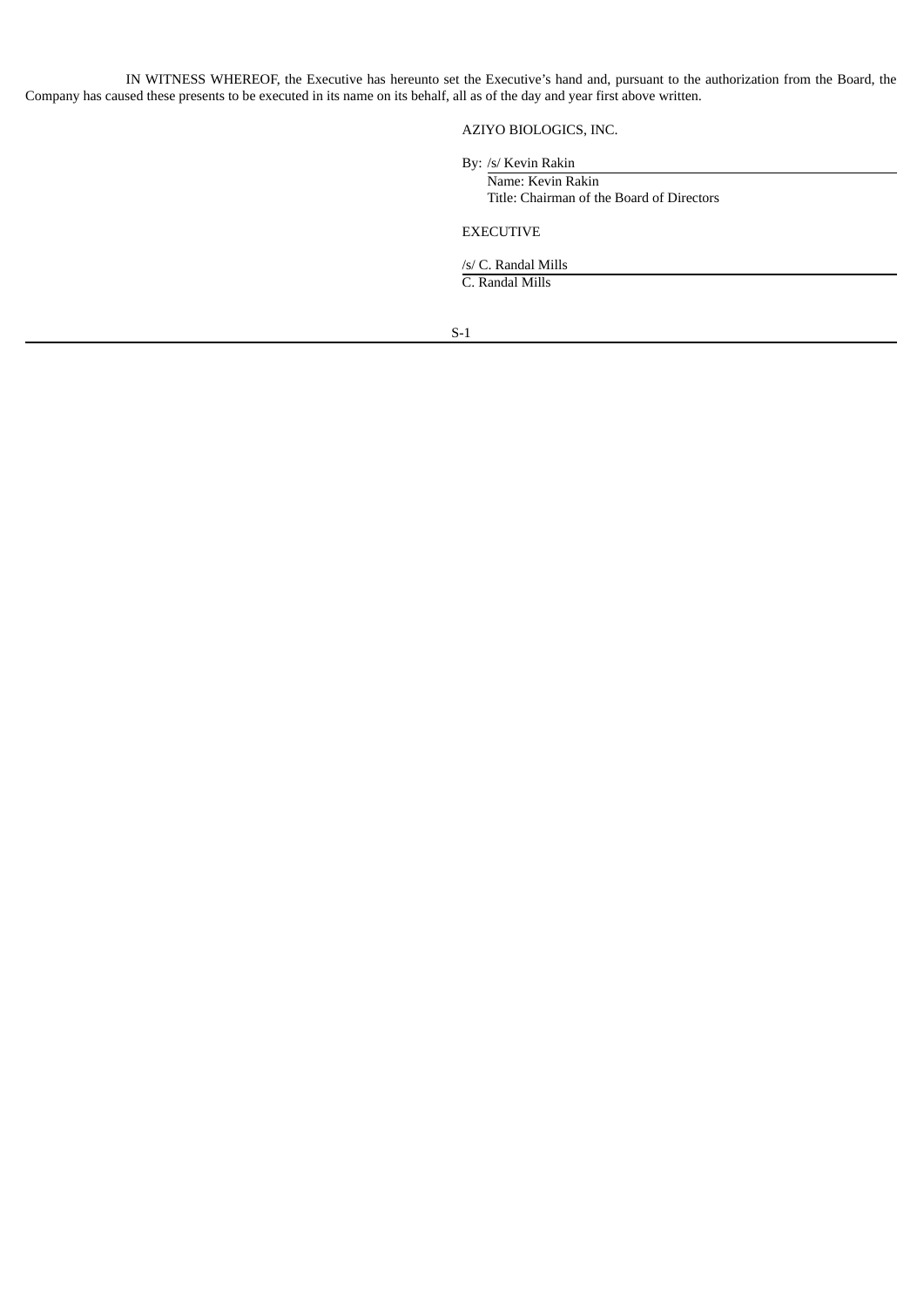**E X H I B I T A**

eXpanded eXistence, LLC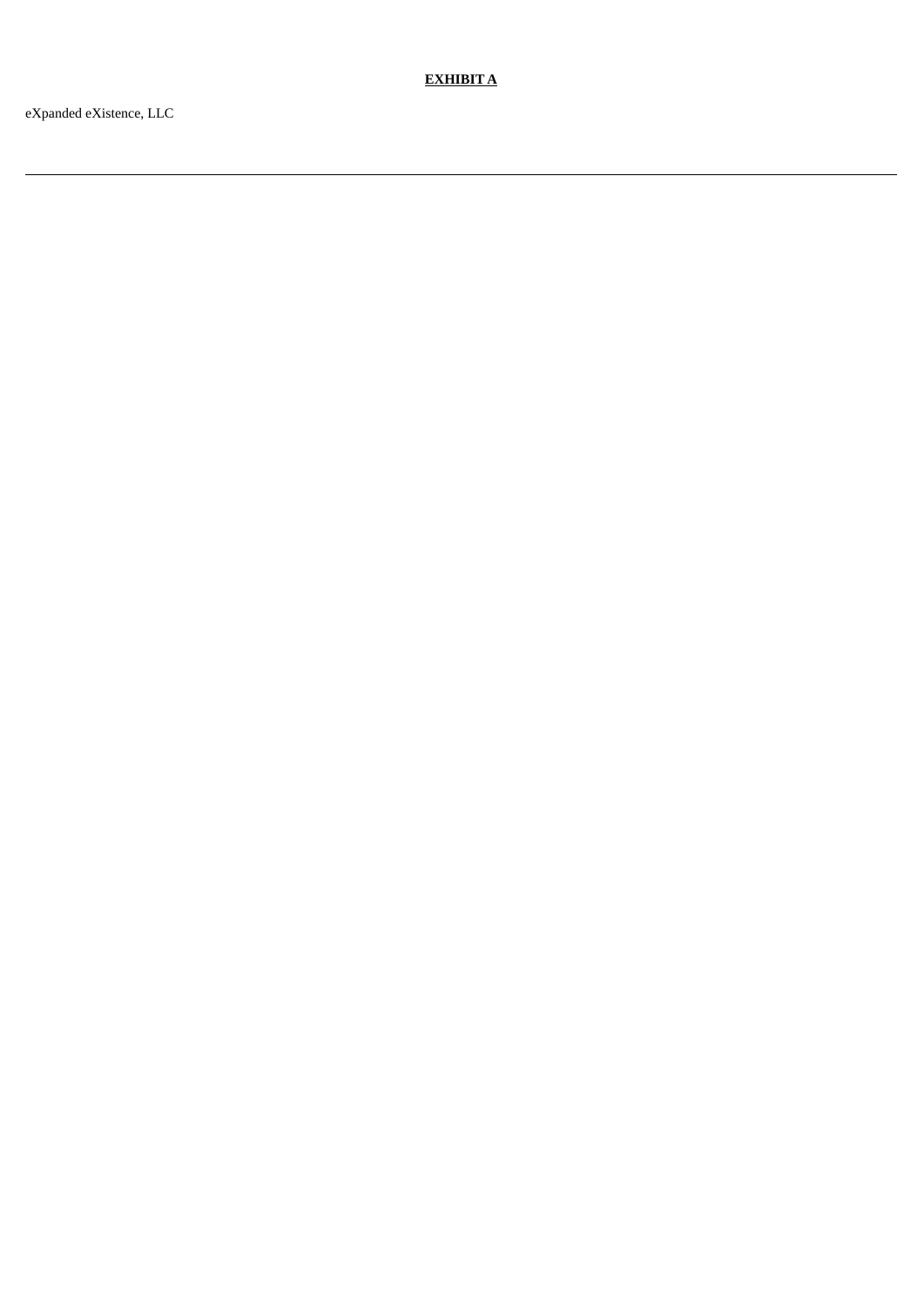### **EXHIBIT B**

#### **GENERAL RELEASE**

For valuable consideration, the receipt and adequacy of which are hereby acknowledged, the undersigned does hereby release and forever discharge the "*Releasees*" hereunder, consisting of Aziyo Biologics, Inc., and its partners, subsidiaries, associates, affiliates, successors, heirs, assigns, agents, directors, officers, employees, representatives, lawyers, insurers, and all persons acting by, through, under or in concert with them, or any of them, of and from any and all manner of action or actions, cause or causes of action, in law or in equity, suits, debts, liens, contracts, agreements, promises, liability, claims, demands, damages, losses, costs, attorneys' fees or expenses, of any nature whatsoever, known or unknown, fixed or contingent (hereinafter called "*Claims*"), which the undersigned now has or may hereafter have against the Releasees, or any of them, by reason of any matter, cause, or thing whatsoever from the beginning of time to the date hereof. The Claims released herein include, without limiting the generality of the foregoing, any Claims in any way arising out of, based upon, or related to the employment or termination of employment of the undersigned by the Releasees, or any of them; any alleged breach of any express or implied contract of employment; any alleged torts or other alleged legal restrictions on Releasees' right to terminate the employment of the undersigned; and any alleged violation of any federal, state or local statute or ordinance including, without limitation, Title VII of the Civil Rights Act of 1964, the Age Discrimination In Employment Act, the Americans With Disabilities Act, and  $[\_]$ .<sup>1</sup> Notwithstanding the foregoing, this general release (the "*Release*") shall not operate to release any rights or claims of the undersigned (i) to payments or benefits under Section 4(a) of that certain Employment Agreement, effective as of June 21, 2022, between Aziyo Biologics, Inc. and the undersigned (the "*Employment Agreement*"), (ii) to payments or benefits under any equity award agreement between the undersigned and the Company, (iii) with respect to Section 2(b) (iv) of the Employment Agreement, (iv) to accrued or vested benefits the undersigned may have, if any, as of the date hereof under any applicable plan, policy, practice, program, contract or agreement with the Company, (v) to any Claims, including claims for indemnification and/or advancement of expenses arising under any indemnification agreement between the undersigned and the Company or under the bylaws, certificate of incorporation or other similar governing document of the Company, (vi) to any Claims which cannot be waived by an employee under applicable law or (vii) with respect to the undersigned's right to communicate directly with, cooperate with, or provide information to, any federal, state or local government regulator.

[IN ACCORDANCE WITH THE OLDER WORKERS BENEFIT PROTECTION ACT OF 1990, THE UNDERSIGNED IS HEREBY ADVISED AS FOLLOWS:

- (A) THE EXECUTIVE HAS THE RIGHT TO CONSULT WITH AN ATTORNEY BEFORE SIGNING THIS RELEASE;
- (B) THE EXECUTIVE HAS TWENTY-ONE (21) DAYS TO CONSIDER THIS RELEASE BEFORE SIGNING IT; AND

# (C) THE EXECUTIVE HAS SEVEN (7) DAYS AFTER SIGNING THIS RELEASE TO REVOKE THIS RELEASE, AND THIS RELEASE WILL BECOME EFFECTIVE UPON THE EXPIRATION OF THAT REVOCATION PERIOD.]

The undersigned represents and warrants that there has been no assignment or other transfer of any interest in any Claim which the Executive may have against Releasees, or any of them, and the undersigned agrees to indemnify and hold Releasees, and each of them, harmless from any liability, Claims, demands, damages, costs, expenses and attorneys' fees incurred by Releasees, or any of them, as the result of any such assignment or transfer or any rights or Claims under any such assignment or transfer. It is the intention of the parties that this indemnity does not require payment as a condition precedent to recovery by the Releasees against the undersigned under this indemnity.

 $<sup>1</sup>$  Applicable state law references to be included.</sup>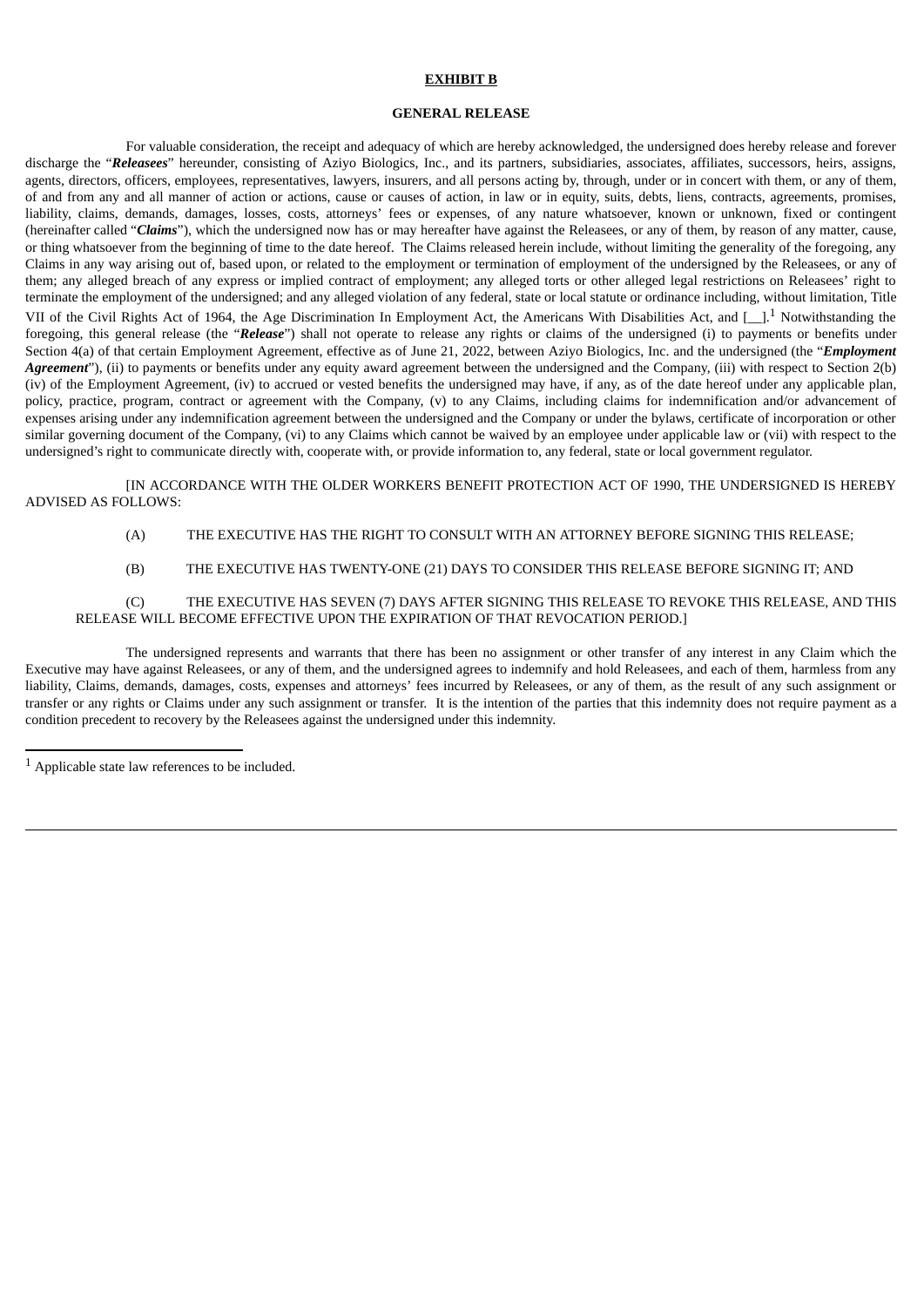Notwithstanding anything herein, the undersigned acknowledges and agrees that, pursuant to 18 USC Section 1833(b), the undersigned will not be held criminally or civilly liable under any federal or state trade secret law for the disclosure of a trade secret that is made: (i) in confidence to a federal, state, or local government official, either directly or indirectly, or to an attorney, and solely for the purpose of reporting or investigating a suspected violation of law; or (ii) in a complaint or other document filed in a lawsuit or other proceeding, if such filing is made under seal.

The undersigned agrees that if the Executive hereafter commences any suit arising out of, based upon, or relating to any of the Claims released hereunder or in any manner asserts against Releasees, or any of them, any of the Claims released hereunder, then the undersigned agrees to pay to Releasees, and each of them, in addition to any other damages caused to Releasees thereby, all attorneys' fees incurred by Releasees in defending or otherwise responding to said suit or Claim.

The undersigned further understands and agrees that neither the payment of any sum of money nor the execution of this Release shall constitute or be construed as an admission of any liability whatsoever by the Releasees, or any of them, who have consistently taken the position that they have no liability whatsoever to the undersigned.

IN WITNESS WHEREOF, the undersigned has executed this Release this \_\_\_\_ day of \_\_\_\_\_\_\_\_\_\_, \_\_\_\_\_,

A-2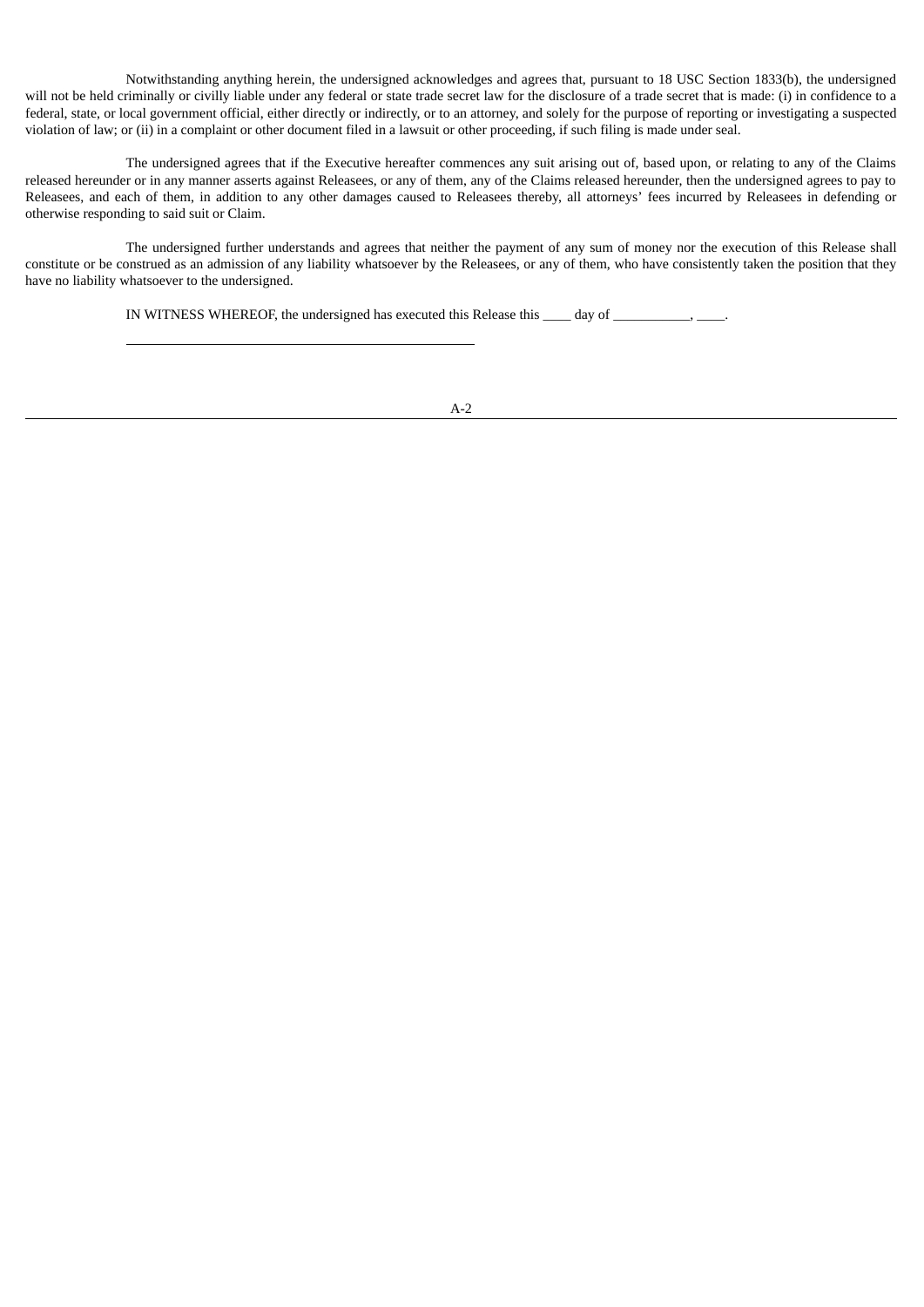**EXHIBIT C**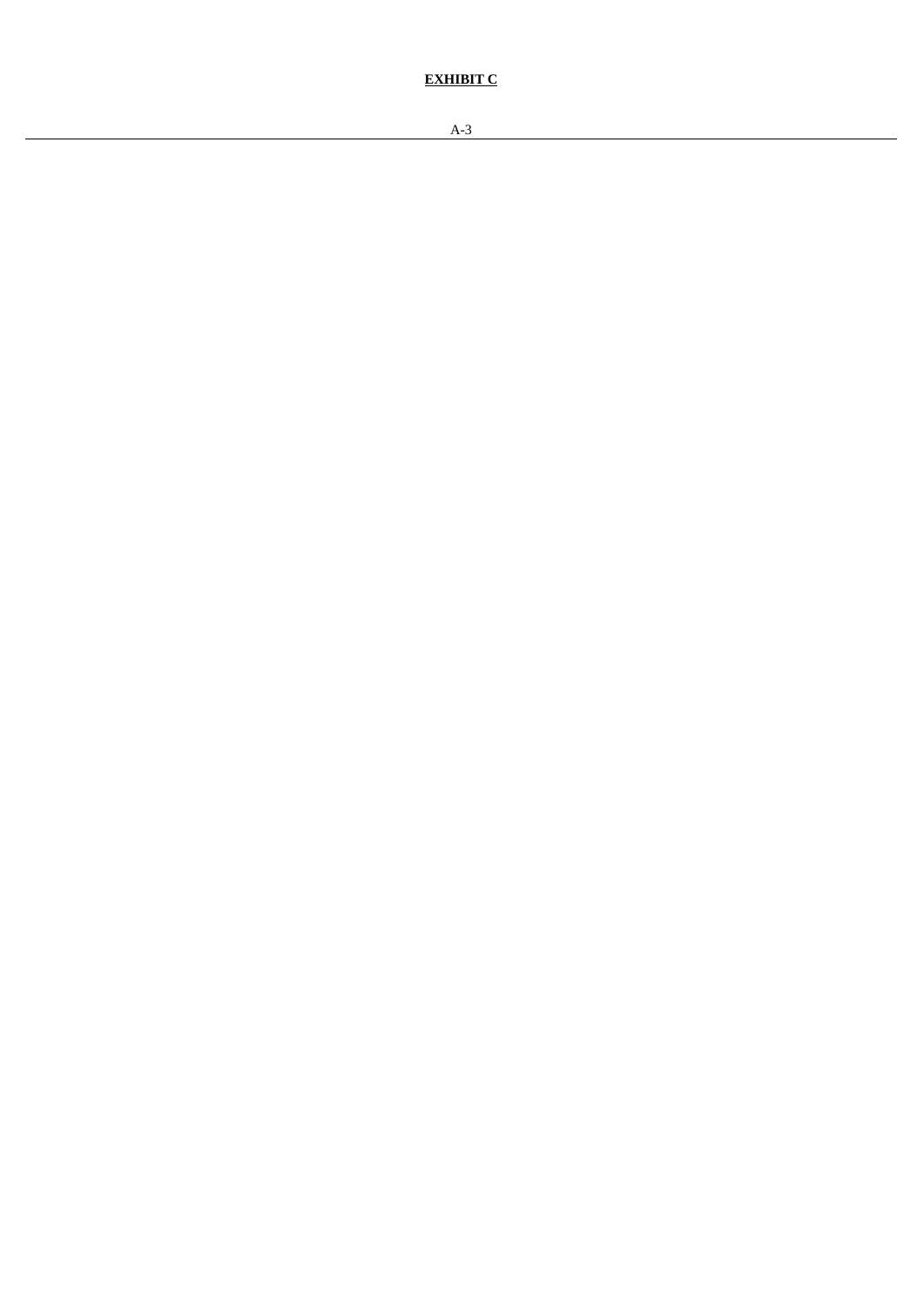

## **AZIYO BIOLOGICS APPOINTS DR. C. RANDAL MILLS AS INTERIM PRESIDENT AND CEO**

<span id="page-36-0"></span>SILVER SPRING, Md. – June 21, 2022 – Aziyo Biologics, Inc. (Nasdaq: AZYO), a commercial-stage regenerative medicine company focused on creating the next generation of differentiated products and improving outcomes in patients undergoing surgery, today announced Aziyo co-founder C. Randal (Randy) Mills, Ph.D., has been appointed interim president and CEO. Ronald Lloyd will step down from these positions but will remain with the company through the end of the third quarter to assist with the transition. Aziyo co-founder Kevin Rakin has also assumed the role of executive chairman.

"Randy and I started Aziyo in 2015 with a vision of building a company that would help improve the lives of patients by developing and commercializing a pipeline of cutting-edge regenerative medicine products," said Kevin Rakin, executive chairman. "Under Ron's leadership, the company has made tremendous progress, including guiding the organization through its initial public offering (IPO), establishing commercial partnerships with major medical device companies and, most recently, the filing of a premarket notification with the FDA for the CanGaroo® RM Antibacterial Envelope. Randy and I thank Ron for his efforts and look forward to building upon the momentum that this impressive foundation affords."

"Kevin and I have been very fortunate to have both led companies that successfully developed biosurgical innovations for patients in need, and in doing so, helped create significant value for shareholders," said Randy Mills, Ph.D., interim president and CEO. "It is my honor to work with the team and board through this transition while we advance our operational, clinical and R&D efforts with the goal of solidifying our proprietary products as clear, evidencebased market leaders."

In conjunction with this announcement, the company reaffirms its previously provided guidance that total net sales for the full year 2022 will range between of \$47 to \$50 million.

#### **About the founders**

**Kevin Rakin**, co-founder and executive chairman of Aziyo Biologics, is also a co-founder of HighCape Partners, an investment fund and affiliate of Aziyo. He brings more than 30 years of experience as an executive and investor in the life sciences industry. He previously served as president of Shire Regenerative Medicine. Prior to joining Shire, Mr. Rakin was chairman and chief executive officer of Advanced BioHealing (ABH) from 2007 until its acquisition by Shire in 2011 for \$750 million. Before that, he served as an executive-in-residence at Canaan Partners, where he founded ABH. Previously, he was a co-founder, president and chief executive officer of Genaissance Pharmaceuticals, Inc., a publicly traded pharmacogenomics company, until its merger with Clinical Data, Inc. in 2005.